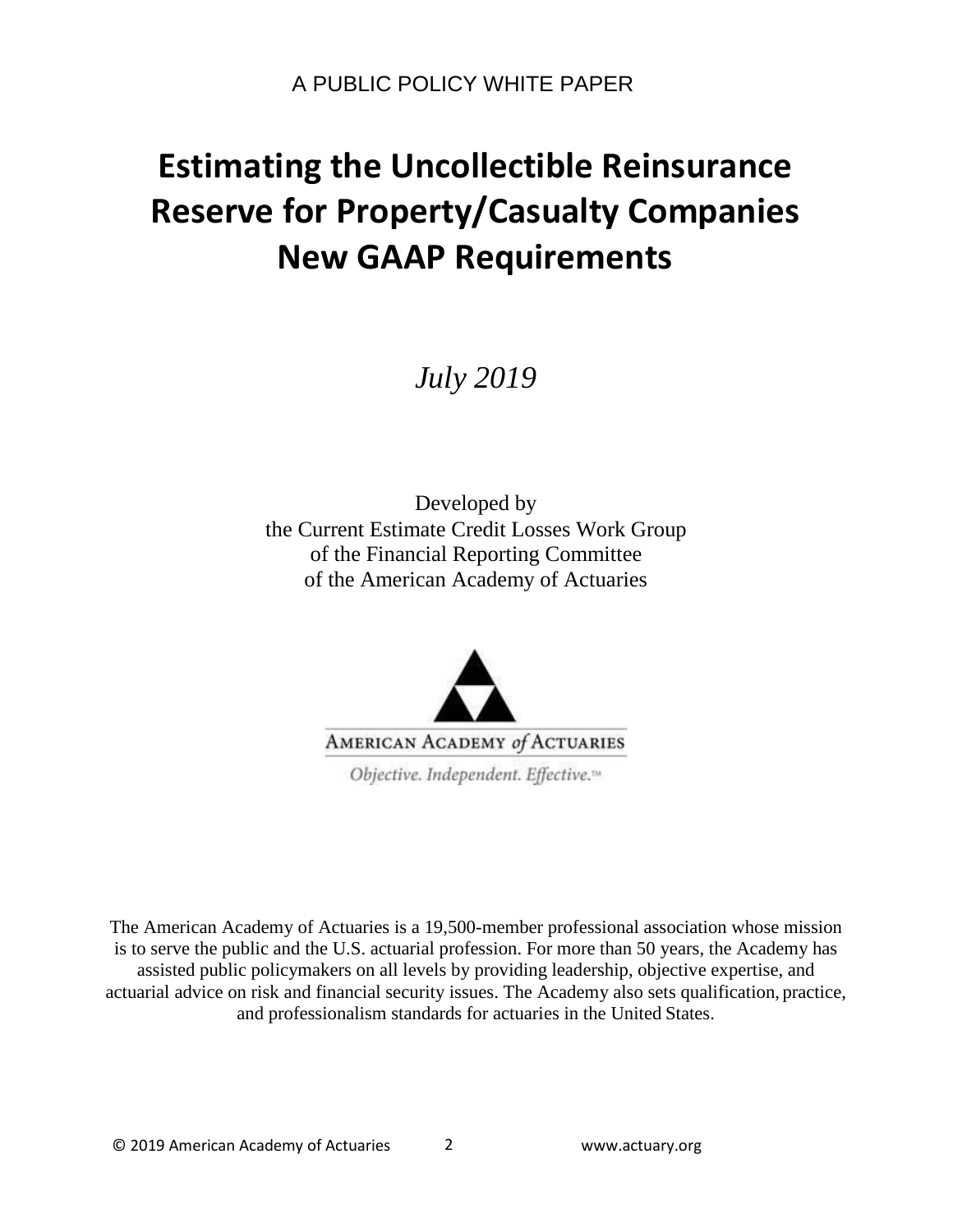# **Current Estimate Credit Losses Work Group**

Ralph Blanchard, MAAA, FCAS Chairperson

Dave Heppen, MAAA, FCAS Brian Mullen, MAAA,FCAS, ASA John Pierce, MAAA, FCAS, FCA Arlie Proctor, MAAA, FCAS Shantelle Thomas, MAAA, FCAS Gary Triaicoff, MAAA, FCAS

Special thanks to those who helped finalize the practice note: Rob Thomas, FCAS.



Objective. Independent. Effective.<sup>14</sup>

1850 M Street NW, Suite 300 Washington, DC 20036-5805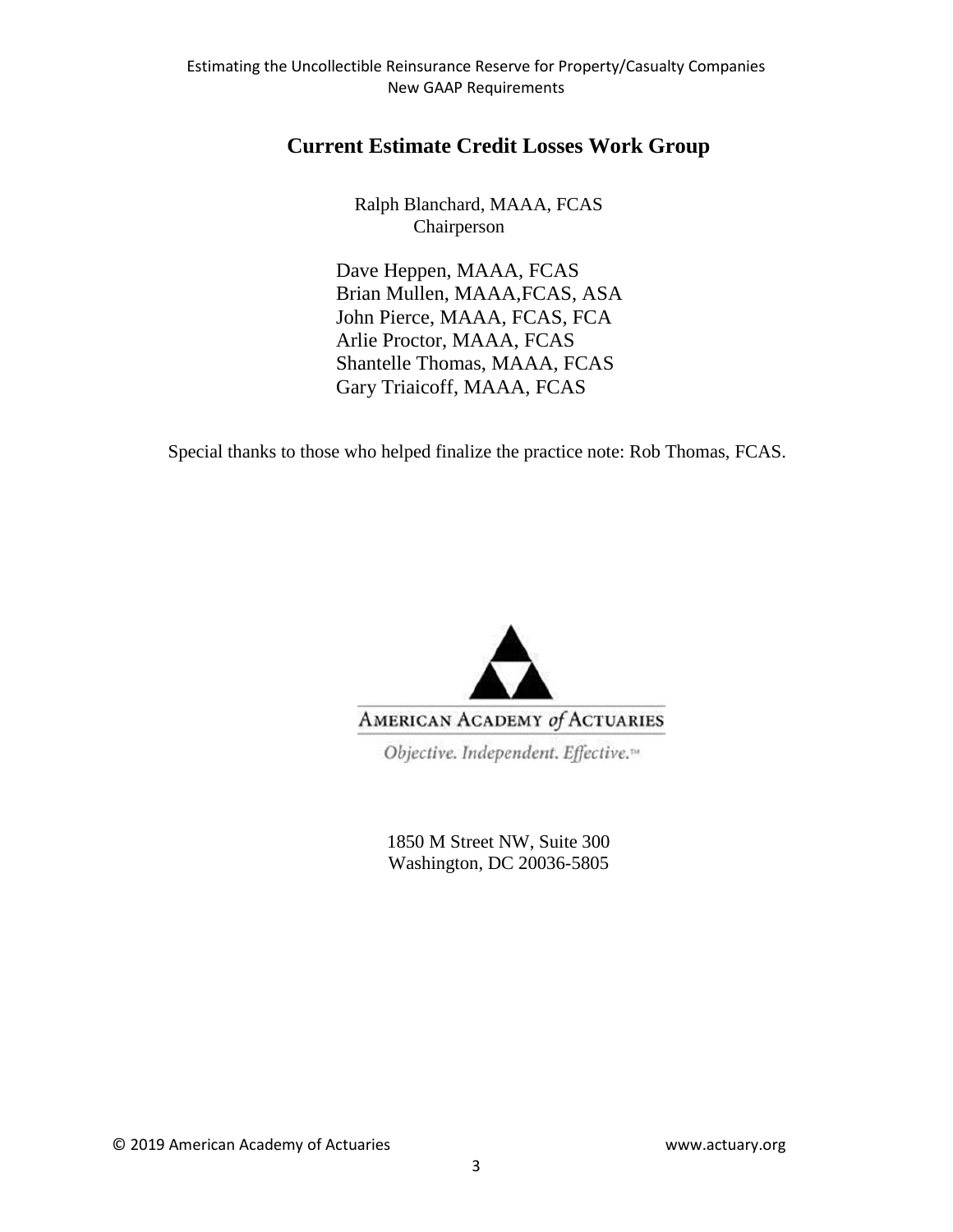A new Financial Accounting Standards Board (FASB) accounting requirement regarding uncollectible reinsurance reserves takes effect in 2020 for certain filers of US Generally Accepted Accounting Principles (GAAP) statements, and is effective the following year for others filing US GAAP statements. This new requirement, labeled ASU 20[1](#page-2-0)6-13, $<sup>1</sup>$  establishes new rules for the determination of the</sup> uncollectible reinsurance reserve (URR) as well as creating new disclosure requirements. While these new rules may be consistent with current practice for some insurers, it will require new reserving practices for others.

A working group created by the Financial Reporting Committee of the American Academy of Actuaries<sup>2</sup> wrote this white paper to describe the new rules, how this may be a change from current practice for some companies, what methods might be used to estimate the URR under the new rule, and various issues involved in estimating such amounts under these methods. The paper will also discuss how the impact might vary for companies with a large number of reinsurers (typically the larger companies) versus the impact on those with only a few reinsurers. Lastly, the paper will discuss possible issues with regard to U.S. Statutory accounting as well as pointing out a few potentially relevant Actuarial Standards of Practice (ASOPs). (This paper does not address the disclosure aspects of these new rules, other than listing the new disclosures in an appendix.)

*Note that while these rules apply to reinsurance recoverables for all insurance companies reporting under U.S. GAAP, this paper only addresses the issue for property/casualty (P&C) companies.*

# 1. **What is the issue?**

Ceded reinsurance is a material part of many property/casualty companies' operations, and the collectability of ceded balances can be a material part of those companies' solvency and risk evaluations. This importance is reflected in the required comment on reinsurance collectability in P&C actuarial opinions,<sup>[3](#page-2-2)</sup> and in the inclusion of a ceded reinsurance credit risk charge in the National Association of Insurance Commissioners' (NAIC's) Risk-Based Capital formula.

P&C companies carry a reserve to allow for reinsurance uncollectibility (called the uncollectible reinsurance reserve, or URR, in this paper), which is accounted for as an offset to their ceded reserve balances. These reserves exist for both GAAP and U.S. Statutory reporting, but with accounting guidance that has resulted in different approaches and measurement objectives by different companies. This is

<span id="page-2-0"></span> $1$  ASU 2016-13 is the reference number for the new FASB accounting standard. The official name of this standards update is "Accounting Standards Update—Measurement of Credit Losses on Financial Instruments". ." Most of this standard focuses on financial instruments such as bond investments. The reason why this standard also scoped in reinsurance recoverables is discussed in Appendix 1. Also of note is the common name being given to this standard"—"Current Expected Credit Losses",," or CECL.

<span id="page-2-2"></span><span id="page-2-1"></span><sup>&</sup>lt;sup>2</sup> The American Academy of Actuaries is a 19,500-member professional association whose mission is to serve the public and the U.S. actuarial profession. For more than 50 years, the Academy has assisted public policymakers on all levels by providing leadership, objective expertise, and actuarial advice on risk and financial security issues. The Academy also sets qualification, practice, and professionalism standards for actuaries in the United States. <sup>3</sup> Item 6D per the 2018 NAIC Annual Statement Instructions for P&C actuarial opinion.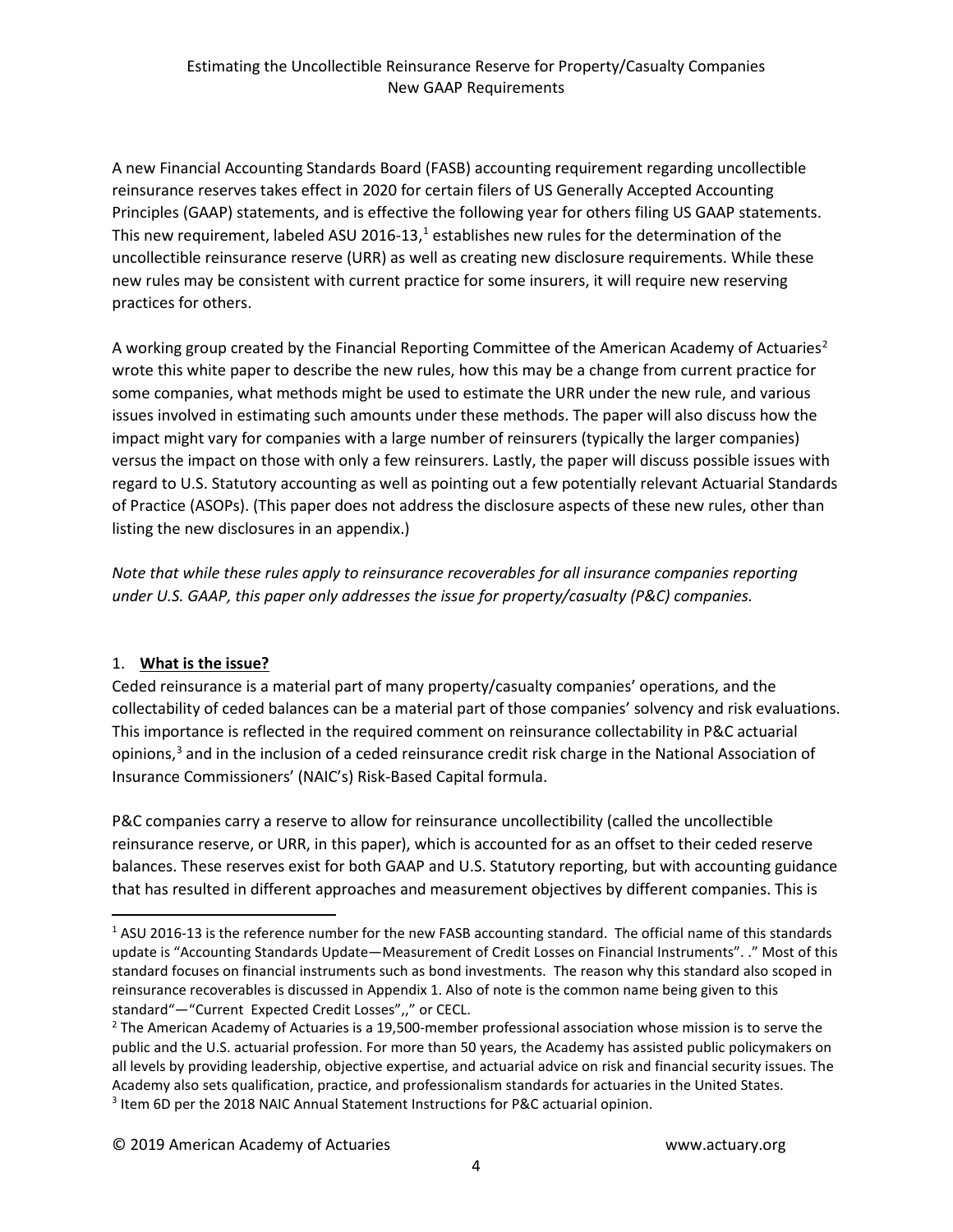about to change, however, with respect to U.S. GAAP, with new Financial Accounting Standards Board rules (ASU 2016-13) issued in 2016 and effective in 2020 for public companies and 2021 for others.

# 2. **What are the new rules?**

The new FASB rules will require that uncollectible reinsurance reserves related to credit risk (i.e., inability to pay) be set based on expected ultimate uncollectible amounts. This is akin to the requirement under International Financial Reporting Standard (IFRS) 17, Solvency II, and various marketconsistent approaches such as those implemented in Bermuda. This will be a change for insurers that base their current URR estimate on only known impairments; i.e., reinsurers of an insurer that are known to be impaired or of weak financial standing as of the balance sheet date.

Note that the URR is meant to address uncollectible amounts due to both credit risk and dispute risk. As the new FASB rules only apply to the credit risk portion of the URR, the FASB rules relevant to the dispute risk portion of the URR are unchanged.<sup>[4](#page-3-0)</sup> As a result, some companies may end up using an expected ultimate uncollectible approach for the credit risk portion of the URR and a known impairment approach for the dispute risk portion of the URR. This may cause a difference between accounting under the new FASB rules and the rules for IFRS 17 and Solvency II.

# 3. **What is current practice?**

While not explicitly disclosed, our understanding is that individual companies generally use the same approach for setting the URR for both their U.S. GAAP filings and their U.S. Statutory filings.<sup>[5](#page-3-1)</sup> That said, the approach varies across companies in the industry. Some set their URR estimate based on a policy of only reflecting known reinsurer impairments as of the balance sheet date. This is known as the "incurred loss model" within the accounting profession. Others set their URR estimate based on a policy of reflecting the ultimate amount uncollectible, presumably including some amounts for reinsurers not yet impaired. This is generally called the "expected loss model" within the accounting profession.

Our understanding of current accounting rules is that U.S. GAAP would support either approach, depending on the unit of account used in the valuation. Under U.S. GAAP, a loss (such as that from an uncollectible balance) is to be recognized when it is probable. If the unit of account is the balance with an individual reinsurer, a loss is only probable if that reinsurer is impaired. If the unit of account is the total balance spread over a large number of reinsurers, a company may determine that a loss for at least some portion of the total balance is very probable. Once the accounting decision is made that a loss is

<span id="page-3-0"></span> <sup>4</sup> The current rules prior to this new ASU, and still relevant to any URR due to dispute risk, are discussed in the following section.

<span id="page-3-1"></span><sup>&</sup>lt;sup>5</sup> This understanding is due to the lack of disclosed GAAP versus Statutory accounting differences with regard to this reserve in publicly available financial statements. The lack of disclosure implies that this consistency extends to their estimate of both the credit risk and dispute risk portions of the URR.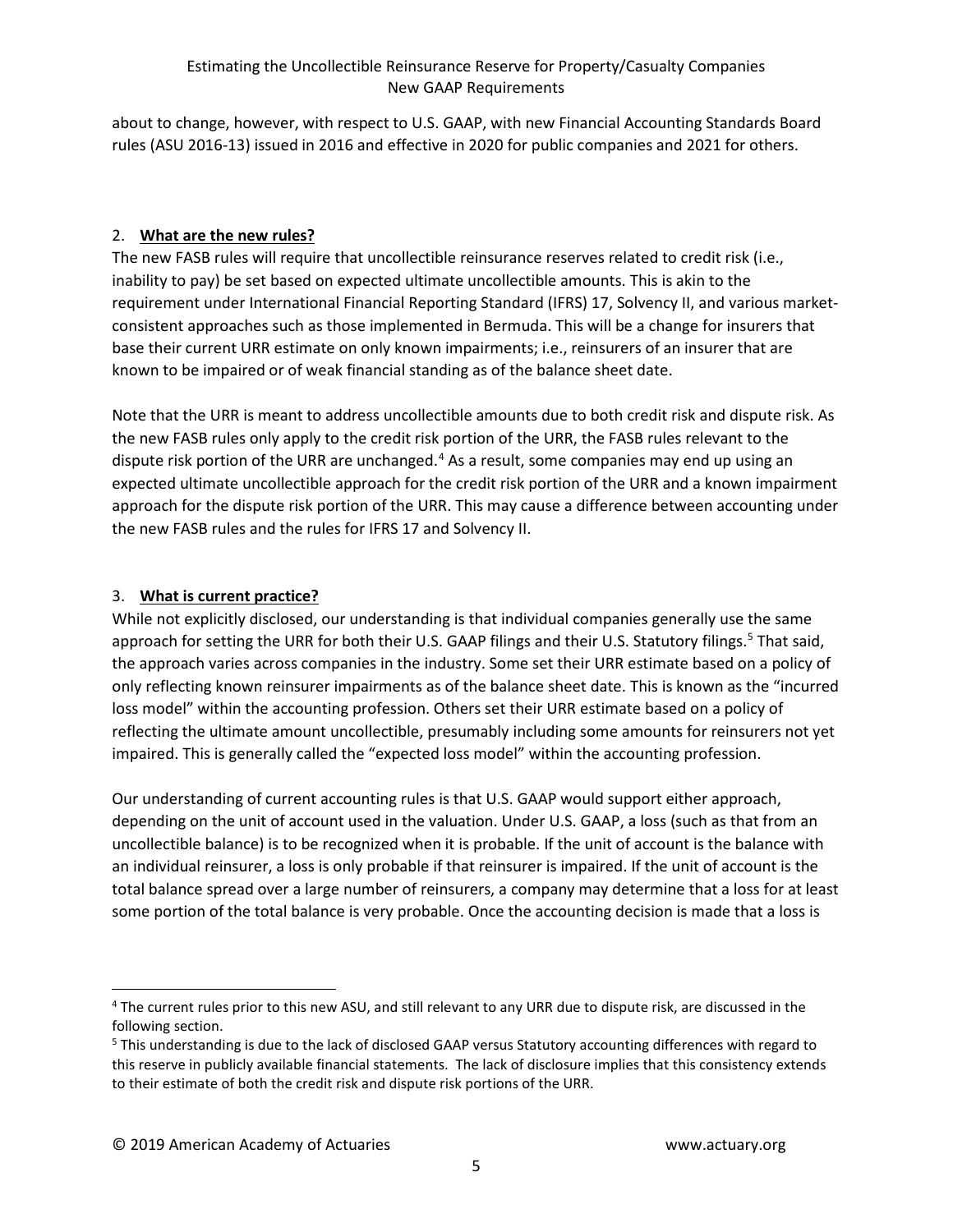probable, financial statement preparers<sup>[6](#page-4-0)</sup> are then required to produce their best estimate of that loss.<sup>[7](#page-4-1)</sup> We note that the decision as to unit of account is an accounting policy decision and not an actuarial decision, although actuaries may be involved in the resulting measurement exercise.<sup>[8](#page-4-2)</sup>

U.S. Statutory (accounting standards) generally start from the base of U.S. GAAP standards as issued by the FASB. Hence there is support for either approach under U.S. Statutory. An additional feature for U.S. Statutory is the inclusion of the URR in the loss reserve, with the additional requirement that write-offs of previous ceded loss amounts are to be recorded in the same account as the previously ceded amount. To the extent that the loss reserve is based on an ultimate valuation, some would argue that the URR should follow the same basis (which implies the use of the expected loss model). Nevertheless, current practice seems to be to treat the URR the same for both U.S. GAAP and U.S. Statutory.

# 4. **Causes of reinsurance uncollectibility**

The obvious causes of uncollectibility are the inability to pay, known as credit risk, and questionable willingness to pay, known as dispute risk. Both risks may result in no payment, partial payment, or late payment.

# *Credit risk*

Reinsurer impairments and insolvencies can result from the same risks that primary writers are exposed to, namely:

- *Reserving risk, especially that associated with long-tailed exposures*
- *Market and investment risk (although this tends not to be a major source of risk for property/casualty exposures)*
- *Accumulation risk (e.g., catastrophes, both manmade and natural)*
- *Pricing/underwriting risk*

# *Dispute risk*

A reinsurer and ceding company may interpret contract provisions of a reinsurance agreement in meaningfully different ways. Reinsurance contracts may be written to cover unique exposures or be subject to rare events, or contain provisions untested in the courts. An event could also occur that was not contemplated by the contract, resulting in unforeseen ambiguities in how the contract would (or would not) react to such an event. Reinsurance contract disputes have been common for latent liabilities, such as asbestos and environmental pollution. Disputes can occur over:

- Missing policies (which are alleged to exist with only secondary evidence<sup>[9](#page-4-3)</sup> as to their existence)
- Late notice of a claim

<span id="page-4-0"></span> $6$  In this case, ceding companies.

<span id="page-4-1"></span> $<sup>7</sup>$  This presumes that a reasonable estimate is possible.</sup>

<span id="page-4-2"></span><sup>&</sup>lt;sup>8</sup> We also suspect that actuaries are more likely to be involved when the estimate is based on ultimate uncollectibility as opposed to just known impairments.

<span id="page-4-3"></span><sup>&</sup>lt;sup>9</sup> Secondary evidence may include correspondence between brokers, insurers, and reinsurers that refer to a policy that now cannot be found, or endorsements, declaration pages or other portions of an incomplete contract. Note that this refers to missing direct policies that the ceding company believes would be covered by a ceded reinsurance contract. This is not uncommon for some latent liability situations such as Asbestos & Environmental liabilities (A&E).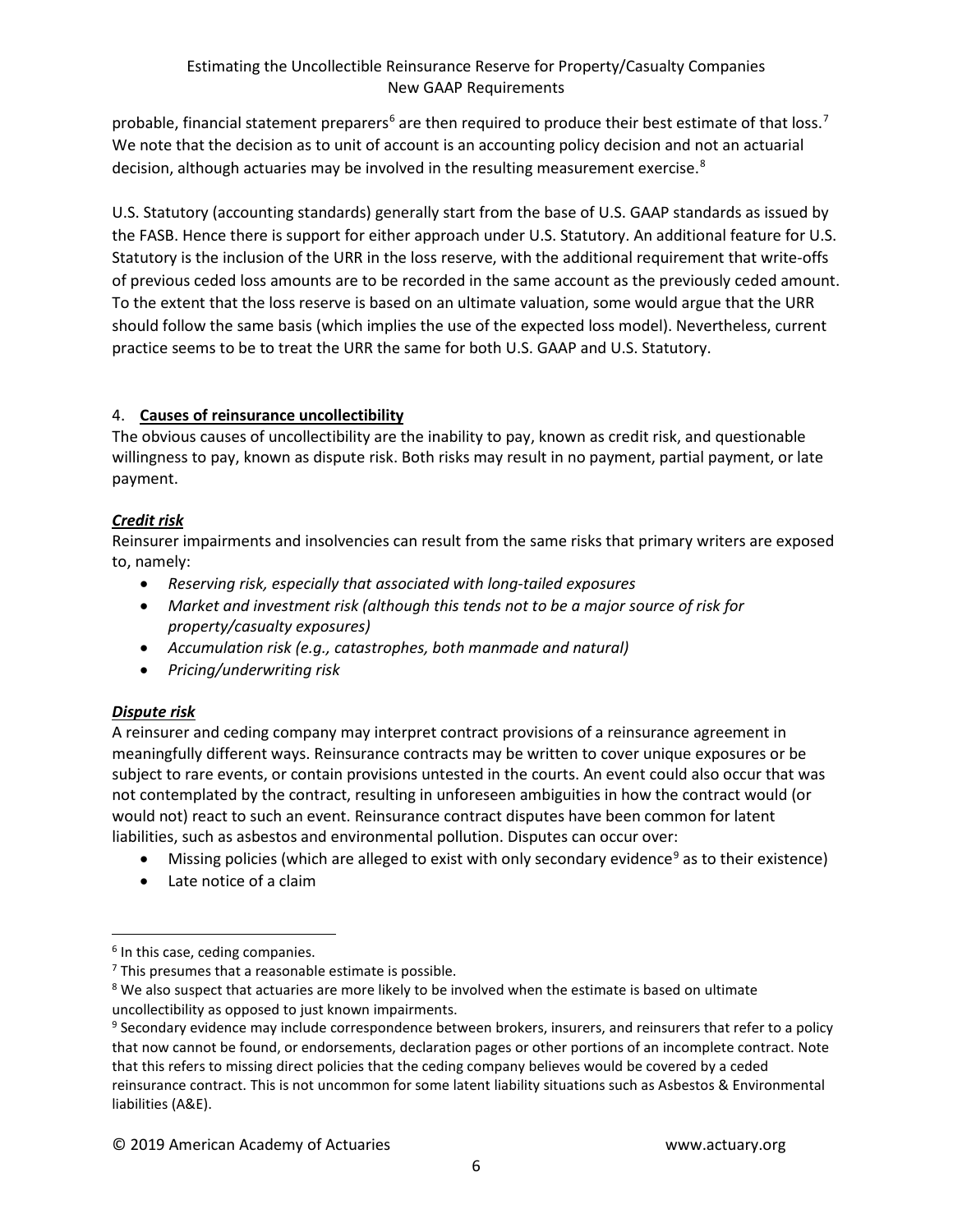- Settlements made without first consulting with the reinsurer (where such consultation is or is alleged to be a requirement under the reinsurance contract)
- Definition of an occurrence (e.g., with regard to policy limits, deductibles, or whether the event is covered at all)

Disputes can be lengthy and may be settled via litigation or arbitration, but even when a decision or judgment is reached in the ceding company's favor, the ceding company must still evaluate whether the reinsurer is willing and able to pay. In practice, the distinction between credit risk and dispute risk may be arbitrary as reinsurers which are either a credit risk or are in runoff may be more likely to dispute claims.

# *Less obvious causes of uncollectibility risk*

Reinsurance uncollectibility may also be influenced by less obvious causes, including:

- The aggressiveness (or caution) of the ceding company in identifying and presenting claims for reimbursement.
- The experience the company has in processing ceded claims (impacting the completeness and clarity of the ceded presentation, and hence its acceptance by the reinsurer).
- The experience the reinsurer has in the types of claims being presented. (The causes in this bullet and the prior bullet can interact. The longer the relationship between the parties regarding a certain type of claim, the more likely a common understanding will exist.)
- The current business relationship between the ceding and assuming companies. A ceding company in an ongoing business relationship with a reinsurer may be able to collect more easily than a ceding company in runoff (presumably due to the hesitancy of both parties to imperil their ongoing business relationship).<sup>[10](#page-5-0)</sup>
- Commutations. Commutations for less than the full amount of the cessions can represent uncollectibility that the ceding company agrees to. A commutation may be enacted for only a percentage of what the ceding company believes it should collect. However, if the reinsurer poses a credit risk, the ceding company may be better off with a partial collection rather than a complete loss. In practice, it may not be possible to distinguish or separate the dispute from the credit risk portion of uncollectible amounts arising from commutations. [11](#page-5-1) (*Note that the term "commutation" here is meant to include novations, as well as "schemes of arrangement"[12](#page-5-2) as might exist in the United Kingdom.)*

# 5. **Estimation methods**

Before beginning a discussion of estimation methods, it is first necessary to clarify the term "reinsurance write-off," as the definition of that term can affect the design of the estimation method.

<span id="page-5-0"></span><sup>&</sup>lt;sup>10</sup> The above discusses when the ceding company goes into runoff and the impact on reinsurance collectability. A similar situation can occur if the reinsurer goes into runoff (either directly or via the purchase of the reinsurer by a runoff entity).

<span id="page-5-1"></span> $11$  Some commutations can result in a gain for the ceding company, perhaps due to a conservative (i.e., low) estimate of potential cessions being recorded prior to the commutation. This paper does not address such a situation.

<span id="page-5-2"></span> $12$  The United Kingdom legal system allows for "schemes of arrangement" which can act similarly to a commutation that can be forced upon all or a portion of the creditors for a corporation (such as an insurer).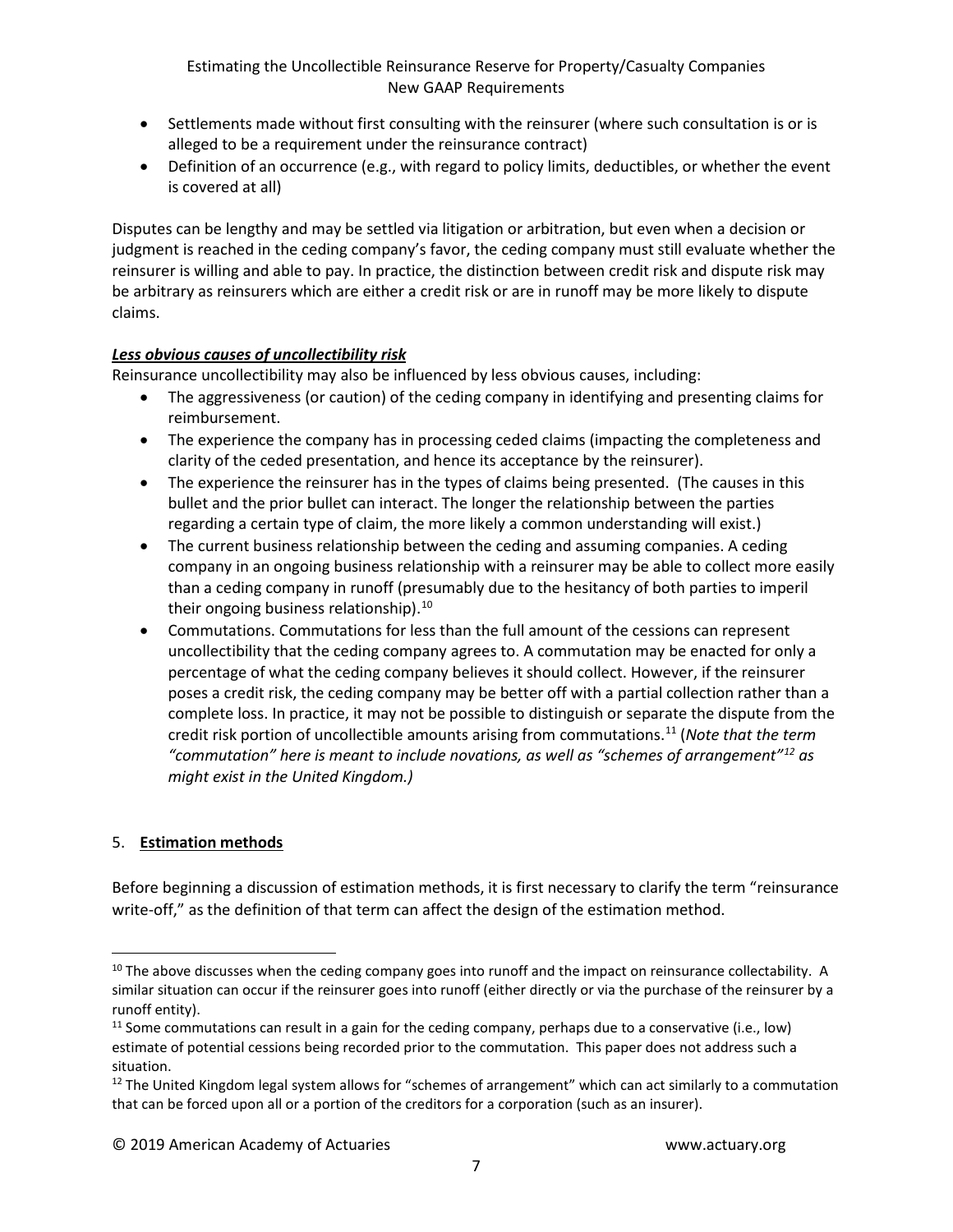# *Definition of 'reinsurance write-off'*

At any point in time an insurer will have ceded amounts billed but not yet collected, ceded case reserves, and ceded incurred but not reported (IBNR). . The first category would clearly have a particular reinsurer associated with it, and the second category (ceded case reserves) will also likely be identifiable by reinsurer. In contrast, ceded IBNR in many cases will be the result of an allocation that may have varying degrees of reliability.

Amounts ceded to a particular reinsurer that are determined to be uncollectible are written off. In doing so, the cedent in question would write off the ceded billed amounts not yet collected. The cedent may also "write off" the ceded case, but this might be due to a reversal of the ceded case reserves in the cedent's financial systems, with no official "write-off" the way the cedent defines that term for financial reporting purposes. The cedent may also retain the ceded case in its claim/reinsurance system, but with an offsetting URR entry. In that latter case the cedent may process a ceded bill later in its system when the ceded case would normally become a ceded paid, and simultaneously write off that bill. As a result, write-off histories for one insurer may not be directly comparable to write-off histories of another insurer solely due to definitional issues. This is a consideration in the development of a URR estimation method, and may explain why a method used by one insurer may not be appropriate for another insurer.

# *Two methods*

There are two main types of methods available to estimate URR. One is the **experience-based** method, while the other is the **rating-based** method. [13](#page-6-0) Broadly speaking, experience-based methods use historical reinsurance write-offs as the basis for estimates of URR. Rating-based methods use the financial strength ratings of reinsurers as the basis for estimates of URR. An important difference between the two is that experience-based methods can consider write-offs related to both credit and dispute, while rating-based methods address write-offs related to credit only.

These two classes of methods share similarities with well-established methods used in other applications, such as experience-based and exposure-based reinsurance pricing. However, there are special challenges in applying these methodologies to URR estimation, as will be discussed in this section. Due to the more generic nature of the method, rating-based methods will be discussed first.

# *NOTE: The following examples are illustrative only, with the default probabilities chosen to illustrate the concepts and not based on any actual or expected default rates.*

# *Rating-based method*

The rating-based method considers the financial strength of reinsurers to determine the URR. In this case, the URR will be for credit-related losses only; a separate provision will be needed for disputerelated losses.

<span id="page-6-0"></span> <sup>13</sup> See Blanchard, R., *Setting the Uncollectible Reinsurance Reserve (URR) under the new FASB Requirements*, 2018 Casualty Loss Reserve Seminar, September 2018.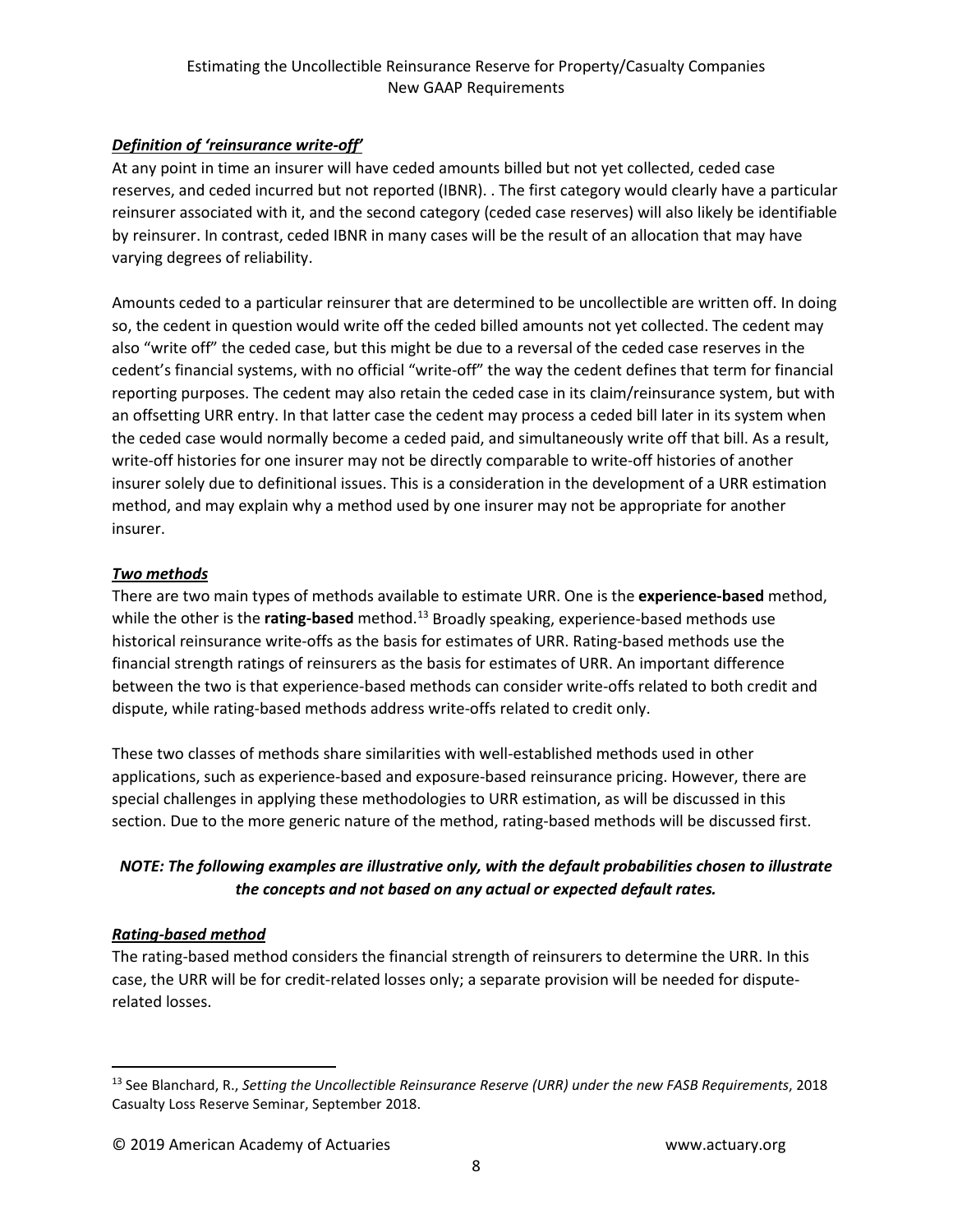The concept underlying rating-based methods is that reinsurance credit risk can be quantified by considering the reinsurer's probability of default. Consider the following simplified example:

- Insurer ABC has a reinsurance recoverable of \$1,000 from Reinsurer XYZ
- Insurer ABC holds \$400 in collateral from Reinsurer XYZ
- Insurer ABC estimates Reinsurer XYZ's probability of default to be 1%
- Insurer ABC estimates its URR related to Reinsurer XYZ as \$6, based on the 1% default probability applied to the reinsurance recoverable net of collateral,<sup>[14](#page-7-0)</sup> or \$600

This process can be applied to all of Insurer ABC's reinsurers, with the aggregate result representing the URR estimate.

A key consideration in applying the rating-based method is that the payout of insurance liabilities often occurs over many years, and as a result the billing of ceded reinsurance occurs over many years.<sup>[15](#page-7-1)</sup> A reinsurer could be financially strong today but face financial challenges at some future point, before the subject losses under a reinsurance contract have been paid and the associated ceded amounts have been billed. Therefore, rating-based methods require consideration of the probability of reinsurer default over the lifetime of the reinsurance recoveries.

# How is the rating-based method applied in practice?

In order to apply the rating-based method, an insurer needs to break out its current reinsurance recoverables by reinsurer financial strength rating<sup>[16](#page-7-2)</sup> and by future billing, as shown below for an insurer with a ceded balance of \$100.

|                         | <b>Reinsurer Rating</b> | Year 1 | Year 2 | Year 3 | Year 4 | Year 5 | Total |
|-------------------------|-------------------------|--------|--------|--------|--------|--------|-------|
| $\mathbf{1}$            | $\sqrt{ }$              | 6      | 15     | 20     | 10     |        | 56    |
| '2)                     |                         |        |        |        |        |        | 22    |
| (3)                     |                         |        |        |        |        |        | 14    |
| (4)                     |                         |        |        |        |        | O      |       |
| $(5) = sum (1) thru(4)$ | Total                   | 10     | 25     | 35     | 20     | 10     | 100   |

**Table 1 Rating-Based Method: Expected Future Ceded Billings by Reinsurer Rating (\$'s)**

<span id="page-7-0"></span><sup>&</sup>lt;sup>14</sup> Some methods would also evaluate the strength of collateral in the event of the reinsurer default. For our discussion here, we will assume that such a refinement would not make a material difference to the final indication. Note also that this collateral would also have an impact on the dispute risk, which has to be separately considered under a ratings-based method.

<span id="page-7-2"></span><span id="page-7-1"></span><sup>&</sup>lt;sup>15</sup> In some cases (e.g., Workers Compensation, asbestos), the payout is over many decades rather than years. <sup>16</sup> Note that some reinsurers may not have ratings from public rating agencies. Examples may include runoff companies and captives. This approach still needs to consider such reinsurance recoverable balances. Possibilities include having a single "unrated" category, or breaking up the unrated group into subclasses based on presumed default characteristics. In most cases this "unrated" category will be of a manageable size.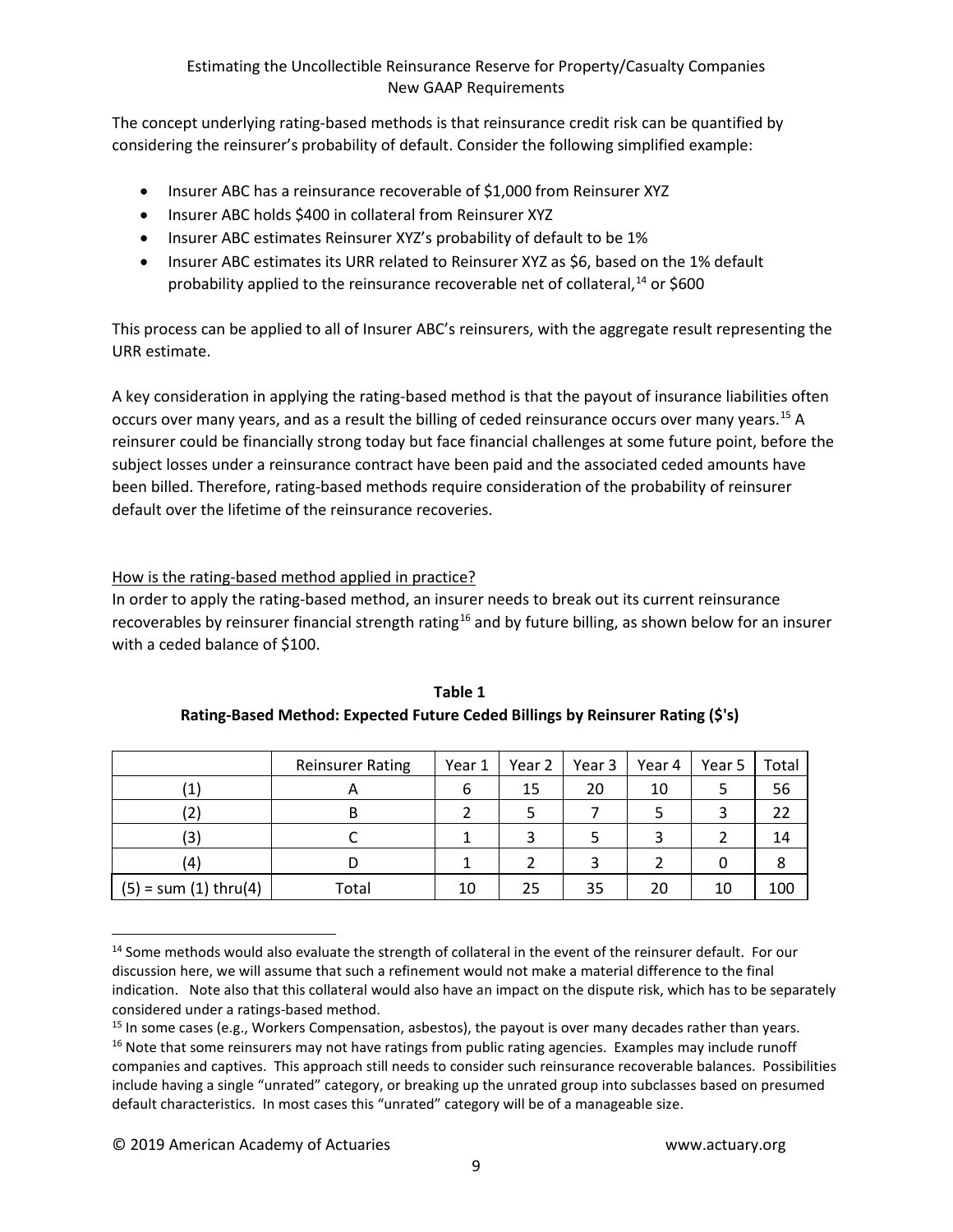For simplicity, we will assume that there is no collateral supporting the reinsurance recoverable. We also assume no currently outstanding amounts from previous bills. (If need be, those could be handled by adding a "Year 0" to the above table.)

Next, the insurer estimates the cumulative default rates by reinsurer rating over the five-year period, as shown below in Table 2:

|     | <b>Reinsurer Rating</b> | Year 1 | Year 2 | Year 3 | Year 4 | Year 5 |
|-----|-------------------------|--------|--------|--------|--------|--------|
| (1) | Α                       | 0.1%   | 0.2%   | 0.3%   | 0.5%   | 0.6%   |
| (2) | B                       | 0.2%   | 0.5%   | 0.9%   | 1.4%   | 2.0%   |
| (3) |                         | 0.7%   | 1.8%   | 2.9%   | 4.3%   | 5.9%   |
| (4) | D                       | 2.2%   | 4.8%   | 7.2%   | 9.5%   | 12.0%  |

**Table 2 Rating-Based Method: Expected Cumulative Default Rates by Reinsurer Rating**

The default rates shown in Table 2 are meant to be illustrative only.

The insurer can now combine the expected billings with the expected default rates in order to estimate the rating-based URR, as shown below in Table 3:

| Part 1: Expected Future Billings by Reinsurer Rating and Lag Year (\$'s, from Table 1) |    |                         |        |        |          |        |        |       |
|----------------------------------------------------------------------------------------|----|-------------------------|--------|--------|----------|--------|--------|-------|
|                                                                                        |    | <b>Reinsurer Rating</b> | Year 1 | Year 2 | l Year 3 | Year 4 | Year 5 | Total |
|                                                                                        |    |                         | 6      | 15     | 20       | 10     | 5      | 56    |
|                                                                                        |    |                         |        |        |          |        | 3      |       |
|                                                                                        | 3) |                         |        |        |          |        |        |       |
|                                                                                        |    |                         |        |        |          |        |        |       |

(4) D | 1 | 2 | 3 | 2 | 0 | 8

# **Table 3 Rating-Based Method: Credit-Related URR Estimate**

| Part 2: Cumulative Default Rates by Reinsurer Rating and Lag Year (from Table 2) |   |      |      |      |      |       |  |  |
|----------------------------------------------------------------------------------|---|------|------|------|------|-------|--|--|
| <b>Reinsurer Rating</b><br>Year 2<br>Year 1<br>Year 3<br>Year 4<br>Year 5        |   |      |      |      |      |       |  |  |
| $\left( 1\right)$                                                                | A | 0.1% | 0.2% | 0.3% | 0.5% | 0.6%  |  |  |
| (2)                                                                              | B | 0.2% | 0.5% | 0.9% | 1.4% | 2.0%  |  |  |
| (3)                                                                              |   | 0.7% | 1.8% | 2.9% | 4.3% | 5.9%  |  |  |
| (4)                                                                              |   | 2.2% | 4.8% | 7.2% | 9.5% | 12.0% |  |  |

 $(5) = sum (1)$ thru(4) Total 10 25 35 20 10 100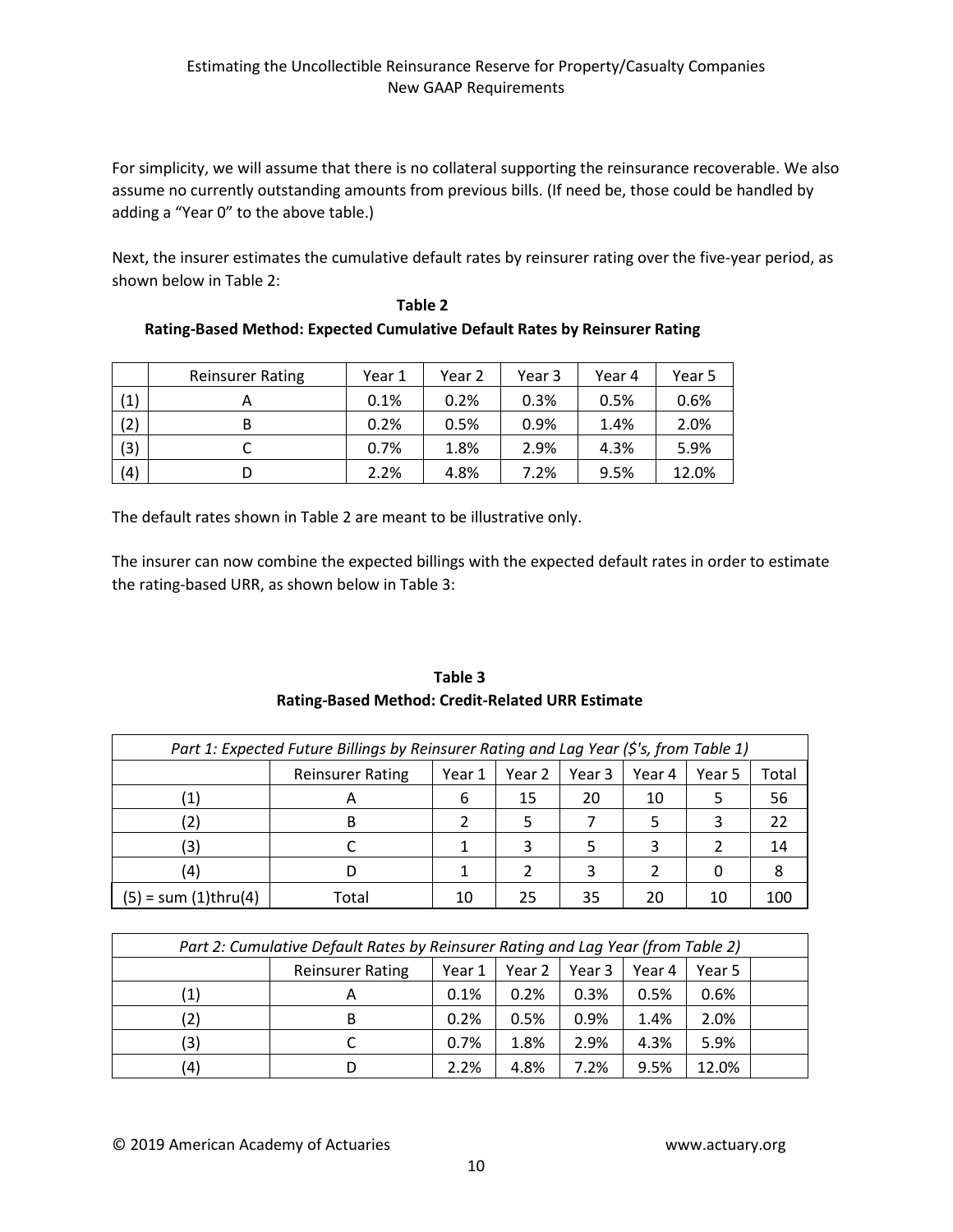# Estimating the Uncollectible Reinsurance Reserve for Property/Casualty Companies New GAAP Requirements *Part 3: Rating-Based Estimated Credit-Related URR (\$'s, from Part 1 \* Part 2)*

| Part 3: Rating-Based Estimated Credit-Related URR (\$'s, from Part 1 * Part 2) |                         |        |        |        |        |        |       |  |  |
|--------------------------------------------------------------------------------|-------------------------|--------|--------|--------|--------|--------|-------|--|--|
|                                                                                | <b>Reinsurer Rating</b> | Year 1 | Year 2 | Year 3 | Year 4 | Year 5 | Total |  |  |
| $\left( 1\right)$                                                              | Α                       | 0.006  | 0.030  | 0.060  | 0.050  | 0.030  | 0.176 |  |  |
| (2)                                                                            | B                       | 0.004  | 0.025  | 0.063  | 0.070  | 0.060  | 0.222 |  |  |
| (3)                                                                            |                         | 0.007  | 0.054  | 0.145  | 0.129  | 0.118  | 0.453 |  |  |
| (4)                                                                            | D                       | 0.022  | 0.096  | 0.216  | 0.190  | 0.000  | 0.524 |  |  |
| $(5)$ = sum $(1)$ thru $(4)$                                                   | Total                   | 0.039  | 0.205  | 0.484  | 0.439  | 0.208  | 1.38  |  |  |

The credit-related URR in this example is estimated as \$1.38.

Note that the above assumes that ceded balances do not include amounts from reinsurers already "written off." Where that is not the case, and the insurer has a separately dedicated part of the URR for such identified uncollectible reinsurer balances, the insurer will probably have to exclude such balances from the above analysis, adding the separately dedicated part of the URR to the above result.<sup>[17](#page-9-0)</sup>

Note also that the above process is very similar to the new NAIC P&C risk-based capital (RBC) charge for reinsurance credit risk implemented for year-end 2018. The only major difference is that the NAIC formula does not schedule out the future billings (and hence applies a single factor to receivable balances by reinsurer rating, regardless of when the balance will be billed).<sup>[18,](#page-9-1)[19](#page-9-2)</sup> This method also leverages a new required disclosure under the ASU 2016-13, whereby an insurer is required to disclose the breakout of its reinsurance recoverable balances by rating (see Appendix 2).

# Does a reinsurer default imply that 100% of the associated reinsurance recoverable should be written off?

Defaults do not necessarily imply that 100% of the recoverable will be uncollectible. Amounts written off due to a reinsurer insolvency may be partially recovered upon final resolution of the insolvency process, when creditors are paid a percentage of their claim against the insolvent company. In other cases, entities that are in default and financially impaired at a point in time may be able to recover at a future point in time. Insurers using the rating-based URR method can consider including a recovery rate assumption in the event of reinsurer default.<sup>[20](#page-9-3)</sup> Such an assumption would reduce the estimated URR described in the preceding example. Judgment is required in estimating the recovery rate, though the insurer may be able to refer to previous experience or industry studies as a guide.

# When would you use incremental default rates rather than cumulative default rates?

The cumulative default rates in the above method are applied to projected future reinsurance billings. Incremental default rates would be used if instead a projection was made of future ceded balances on a

<span id="page-9-0"></span> $17$  An alternative approach would be to add an "insolvent" category to the list of ratings, with a default probability of 100%.

<span id="page-9-1"></span><sup>&</sup>lt;sup>18</sup> The NAIC P&C RBC formula also treats collateralized balances differently from uncollateralized balances for lower-rated reinsurers.

<span id="page-9-3"></span><span id="page-9-2"></span><sup>&</sup>lt;sup>19</sup> Solvency II uses a similar approach.<br><sup>20</sup> This assumes that the default rates used do not already include an offset for eventual recoveries. Note that at least some rating agencies in the past have produced public reports on historic recovery rates (discussed below).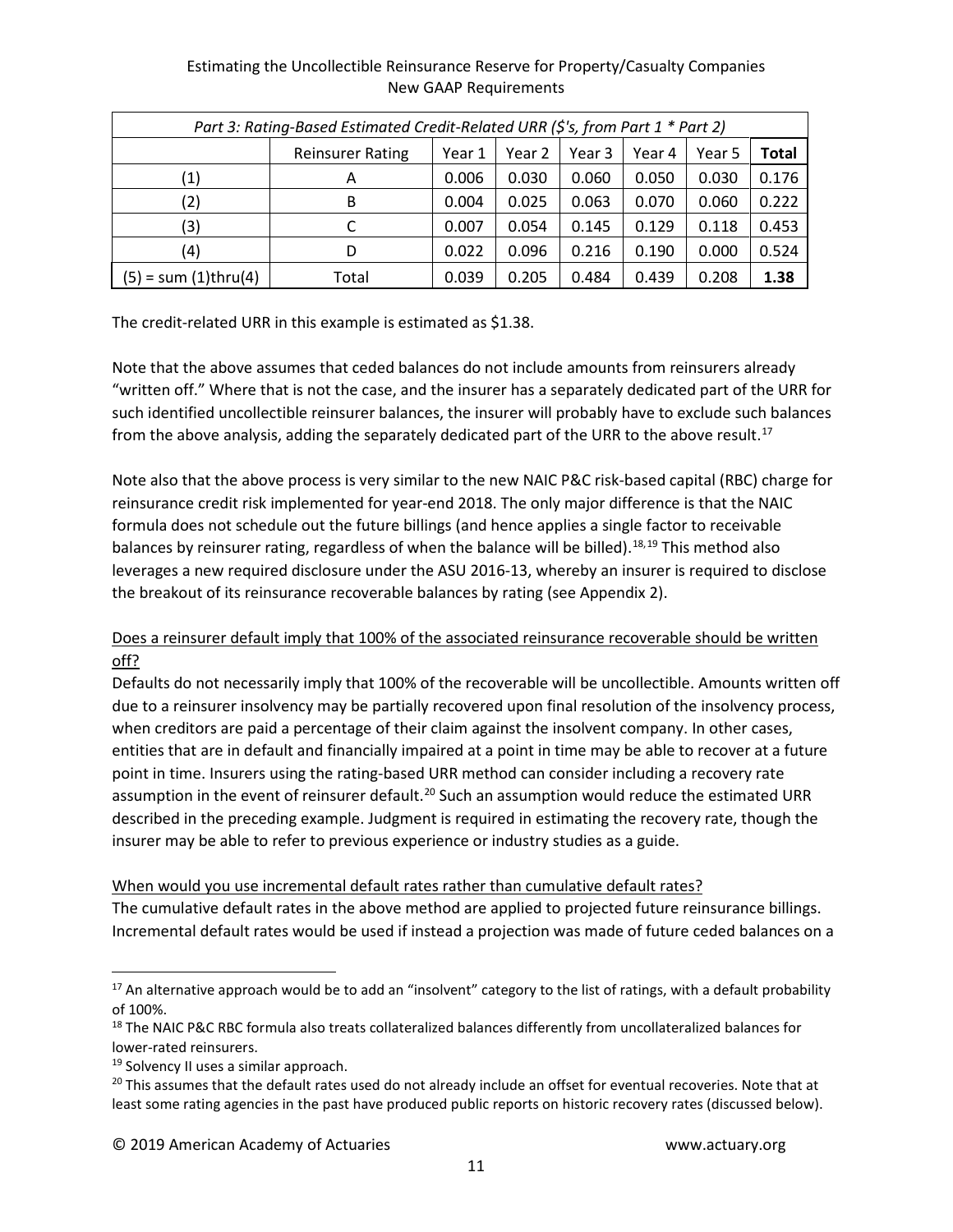runoff basis (i.e., not including new accident year reinsurance balances). If that method was used then the runoff balances would have to be reduced over time both due to billings and write-offs. The above method of applying cumulative default probabilities to future billings is probably simpler.

# How is the cumulative probability of default by rating estimated?

There are several alternative sources for these default probabilities by rating and lag year, some of which are public. These include:

- A.M. Best Financial Strength Ratings and associated probability of impairment<sup>[21](#page-10-0)</sup>
- Rating Agencies such as Standard & Poor's, Moody's, and Fitch Group for the probability of default by debt rating<sup>[22](#page-10-1)</sup>
- The insurer's history of reinsurer default rates by internal rating
- Transition matrices

# How can transition matrices help insurers estimate cumulative default probabilities?

Transition matrices are often used to estimate default probabilities over time. Transition matrices show the probability of transition from a beginning state to an end state over the course of a period in time. Transition matrices recognize that the financial strength of an entity can change, potentially resulting in higher or lower likelihoods of default.

A transition matrix may be of particular use to an insurer that wishes to use its own experience to estimate reinsurer default probabilities but lacks a long-term history to use as a basis. Consider the illustrative transition matrix shown below in Table 4:

|                   | End of Year |       |       |       |         |  |  |  |
|-------------------|-------------|-------|-------|-------|---------|--|--|--|
| Beginning of Year | Α           | в     |       | D     | Default |  |  |  |
|                   | 93.0%       | 6.0%  | 0.7%  | 0.2%  | 0.1%    |  |  |  |
| В                 | 3.0%        | 93.0% | 3.0%  | 0.8%  | 0.2%    |  |  |  |
|                   | 1.0%        | 10.0% | 82.0% | 6.3%  | 0.7%    |  |  |  |
|                   | 0.0%        | 7.0%  | 14.0% | 76.8% | 2.2%    |  |  |  |

# **Table 4 Rating-Based Method: One-Year Transition Matrix**

The insurer can use the transition matrix above to construct multiyear cumulative default probabilities by rating level, similar to those shown in Table 2. For instance, the one-year cumulative probability of default for a *C*-rated reinsurer is 0.7%, just as in Table 2. [23](#page-10-2) Table 4 provides additional information, however. At the end of year 1, *C*-rated reinsurers have a 1.0% likelihood of improving to *A*, a 10.0%

<span id="page-10-0"></span> <sup>21</sup> See for example *Best's Impairment Rate and Rating Transition Study: 1977 to 2015*, December 7, 2016.

<span id="page-10-1"></span><sup>22</sup> See for example Standard & Poor's *2018 Annual Global Corporate Default And Rating Transition Study*, April 9, 2019.

<span id="page-10-2"></span> $23$  Table 4 is not intended to fully replicate the default probabilities shown in Table 2, other than the year 1 default probabilities.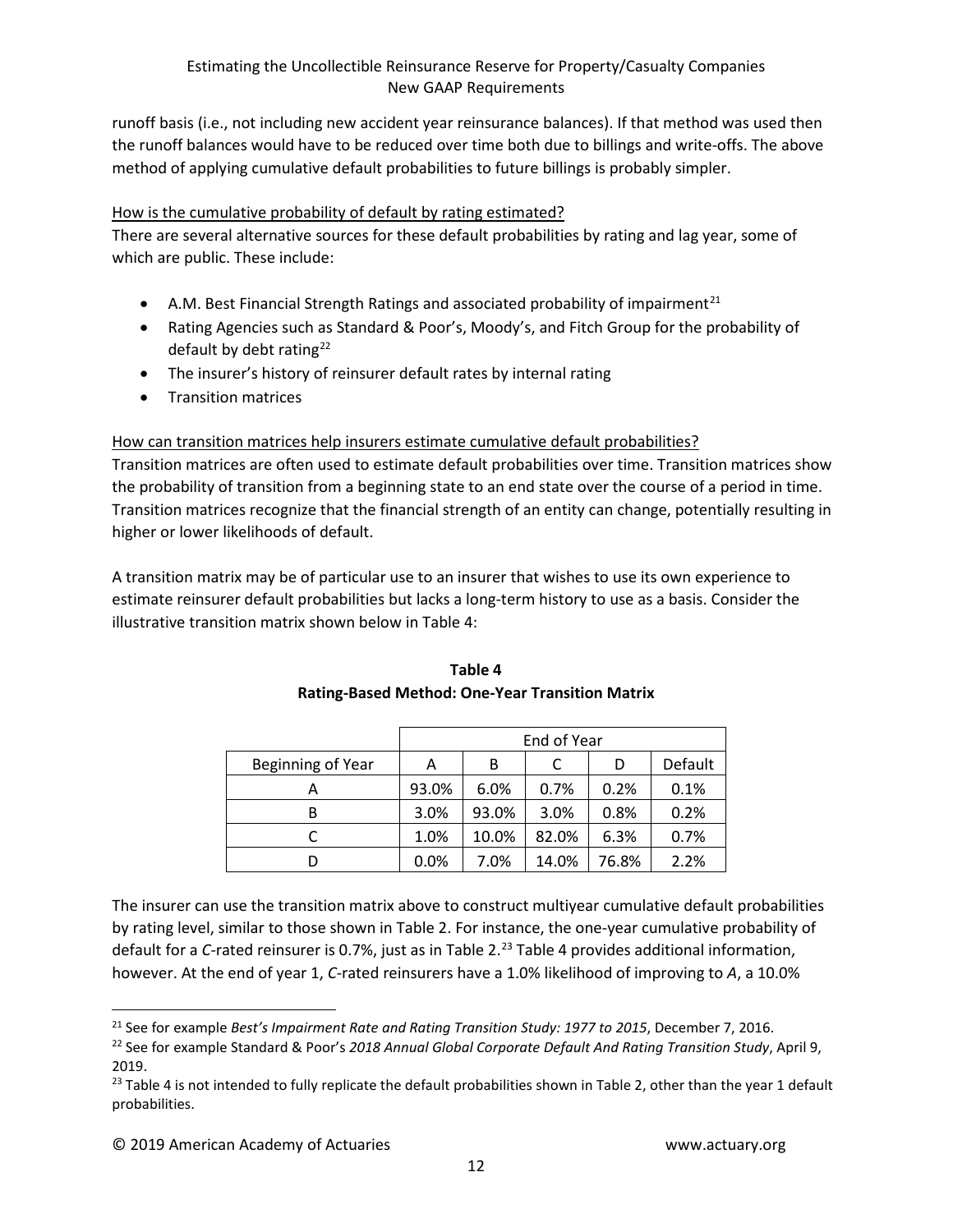likelihood of improving to *B*, an 82.0% likelihood of remaining *C*, and a 6.3% likelihood of deteriorating to *D*. The insurer can replicate this analysis for all financial strength ratings, resulting in a new distribution of reinsurers by financial strength rating at the beginning of year 2. By repeating this process, the insurer can construct a table of cumulative default probabilities over the lifetime of the expected reinsurance billings. These probabilities can be applied to the expected reinsurance billings as in Table 4 to estimate the credit-related URR. *(Note that several of the rating agencies mentioned previously publish both cumulative default probability tables and one-year rating transition matrices.)[24](#page-11-0)*

# How is the URR provision for disputes treated in a rating-based method?

Rating-based methods focus only on the credit aspect of URR. Insurers using rating-based methods would have to use other methods in order to include a provision for disputes. This can include an assessment of the insurer's prior dispute-based reinsurance write-offs, industry data to the extent available and relevant, management's judgment, or a combination of all three.

In developing a dispute component in a rating--based approach, it may be helpful to study the source and nature of past disputes, and the likelihood of circumstances that led to disputes in the past being repeated in the future. For example, disputes may have been concentrated in a certain type of product, claim, or reinsurer. (See the earlier discussion in Section 4 as to dispute risk.)

# Avoiding double-counting uncollectible reinsurance risk

After estimating the URR provision related to disputes, insurers can consider applying the rating-based method to the reinsurance recoverable net of the dispute provision; this will allow the insurer to avoid double-counting by estimating both a credit-based and a dispute-based URR for same reinsurance recoverable. [25](#page-11-1)

# *Experience-based method*

# Overall concept

The experience-based method relies on the insurer's historical reinsurance write-offs as a basis for the URR estimate. Consider the following simplified example:

- Insurer ABC has written off 2% of its historical reinsurance receivables due to credit and dispute
- Insurer ABC has a reinsurance recoverable of \$100,000
- Insurer ABC estimates its URR as \$2,000, the result of applying the 2% historical uncollectible rate to its reinsurance recoverable of \$100,000

# How is the experience-based method applied in practice?

At its most simplistic, an experience-based method might look at the multiyear total of write-offs divided by the total ceded billed for the same time period. This value would then be applied to the

<span id="page-11-0"></span><sup>&</sup>lt;sup>24</sup> The complexity of a transition matrix may outweigh the benefit for many companies. This may be useful for simulations for Solvency II or for modeling capital for heavily reinsured companies. For many companies, this could be a very assumption-based process on what is already a very assumption-based calculation—better for ranges than best-estimate reserves.

<span id="page-11-1"></span><sup>&</sup>lt;sup>25</sup> It is also possible to apply the credit risk adjustment first, apply dispute risk factors to balances net of credit risk.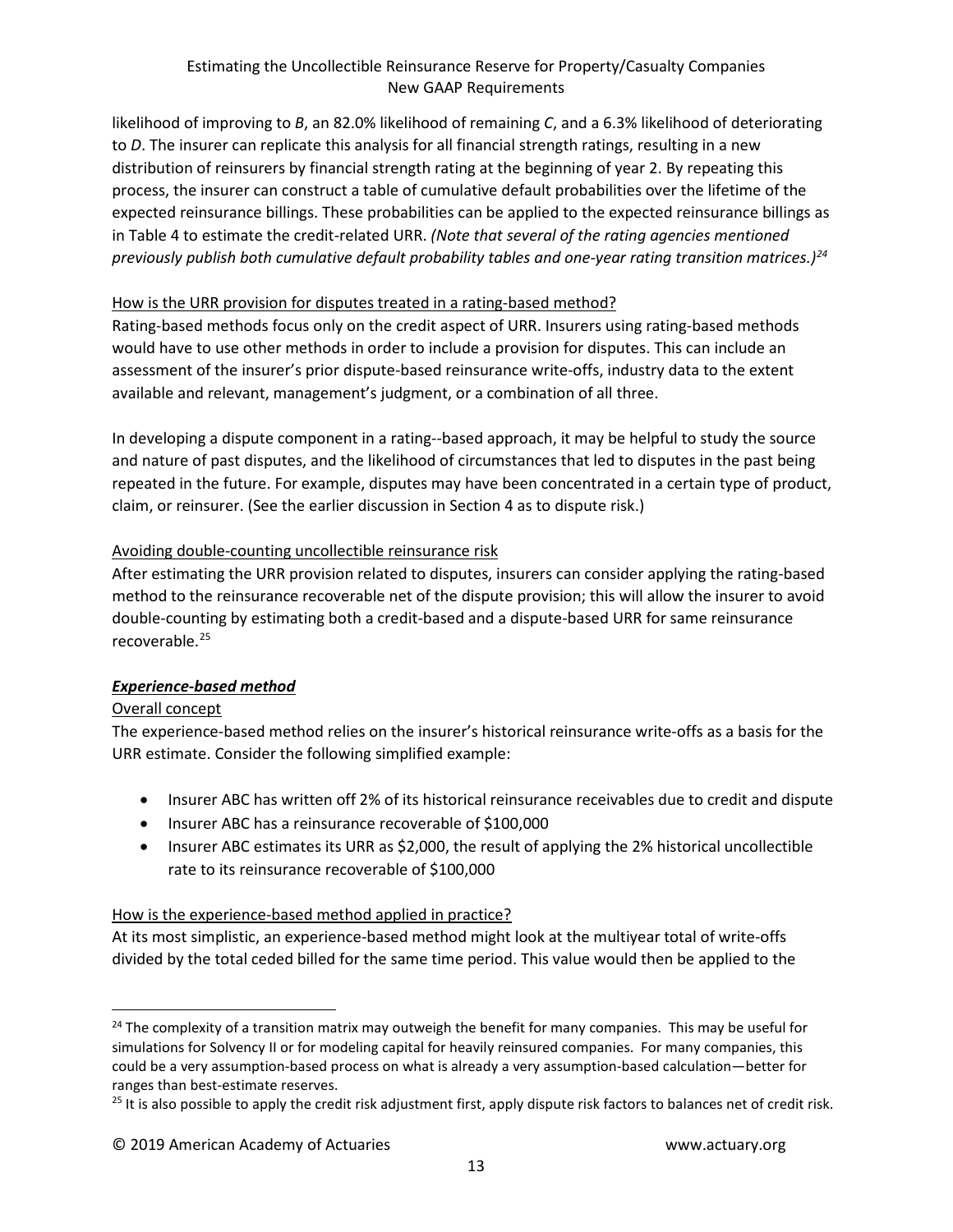current total ceded balance to obtain a URR indication. (The use of multiyear periods is an attempt to overcome the impact of write-off delays and year-by-year variation.)

More sophisticated methods might look at the write-offs over time by billing lag year (i.e., the number of years since the original accident occurred), which would allow for reinsurer deterioration over time. Sophisticated methods might also allow for development of those write-off percentages over time, allowing for write-off lags as well as potential future (partial) recoveries of amounts previously written off. Any such methods would also need to be consistent with the company's definition of "write-off" discussed above. Additional considerations for an even more granular experience-based method include:

- Reinsurance structure (e.g., quota share, per-occurrence excess of loss, aggregate excess of loss)
- Line of business
- Ongoing versus runoff business
- Maturity of the reinsurance recoverables
- Quality of reinsurance purchased over time (e.g., via the implementation of new processes to evaluate reinsurer strength before purchasing reinsurance)
- Collateral backing the reinsurance recoverables (e.g., funds held, letters of credit)

# What are the challenges associated with experience-based URR methods?

Data availability is the primary challenge in applying experience-based URR methods. An insurer could have no experience at all if it has not had to write off reinsurance receivables in the past. Even if the insurer has written off past amounts, there may be very little data available to perform more than a high-level analysis along the lines of the simplified method mentioned earlier.

A partial list of related and additional considerations includes the following:

- Past uncollectible rates may not be indicative of future uncollectible rates, even with no change in the characteristics of the reinsurance recoverables (e.g., due to changes in some of the "less obvious causes" mentioned in section 4).
- Changes in the characteristics of the reinsurance recoverables (reinsurance type, line of business, ongoing vs. runoff, maturity, reinsurance quality at purchase date, etc.) can add further uncertainty to the relationship of past uncollectible rates to future uncollectible rates.
- Experience-based uncollectible rates can be heavily influenced by individual events, such as commutations and reinsurer insolvency; the treatment of such events in the analysis can potentially have a significant impact on the URR estimate.
- Billings and collections can extend over years, or even decades, meaning that it can be difficult to estimate an "ultimate" uncollectible rate as well as the timing of recoveries. (This is particularly relevant where the uncollectible rate is based on following a particular accident year cohort over time, but perhaps less so when analyzing billing year or calendar year cohorts.)
- It can be difficult to quantify the impact of collateral in the URR estimate, as experience-based methods will tend to consider aggregate reinsurance write-offs, while collateral applies at the individual reinsurer level.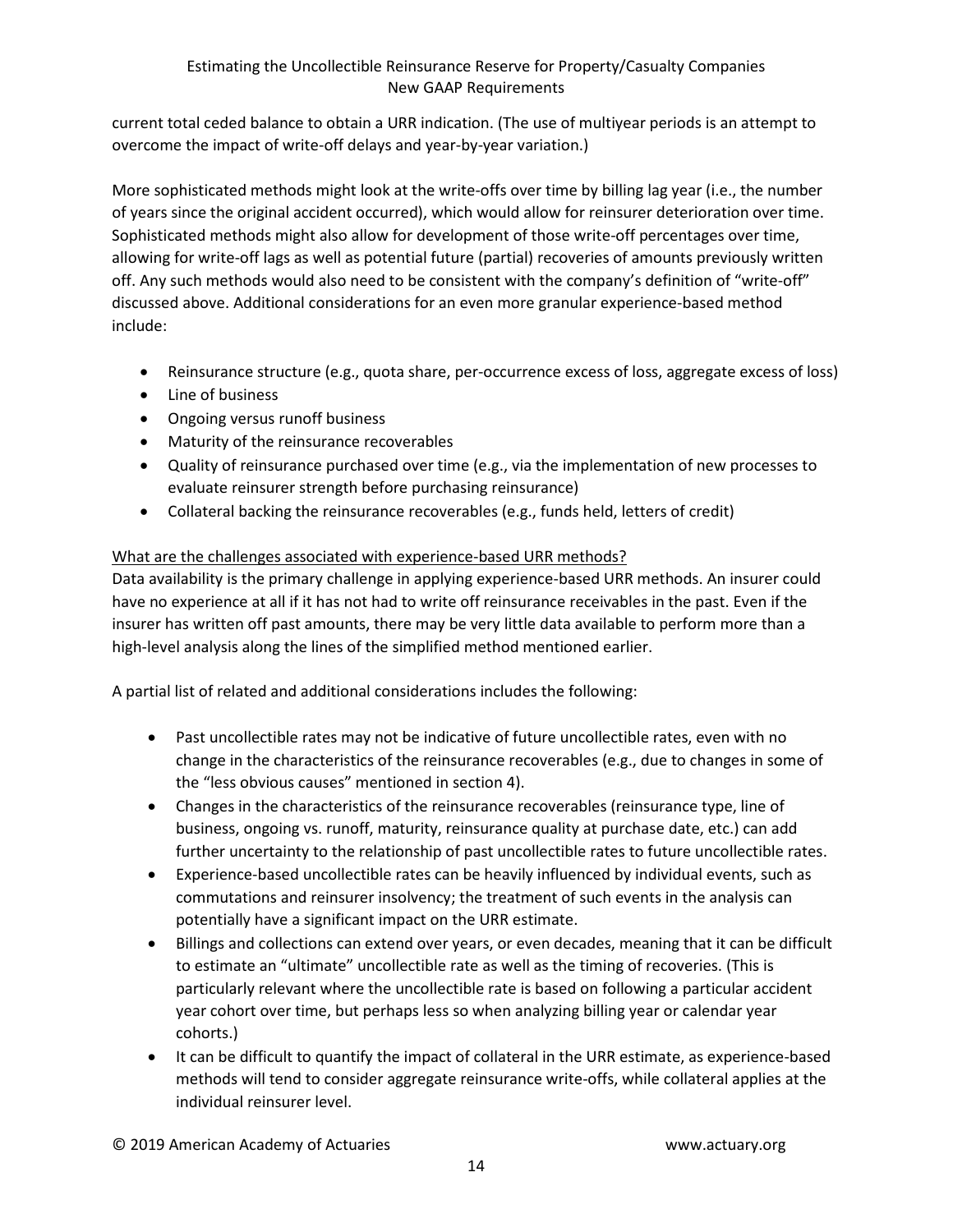- Amounts in the analysis could require interpretation; e.g., if there are offsets of reinsurance premiums and losses embedded in the history of reinsurance receivables and reinsurance write-offs.
- Exposure to credit-related losses versus dispute-related losses may be difficult or impossible to separate in the analysis. (This would impact the split between credit and dispute, but not the overall indicated URR.)

Note that there is currently no industrywide data repository with regard to historical reinsurance write offs. Companies are constrained by their own history when using this method.

Where write-off rates are very different by line of business, separate experience-based rates may be warranted for the different lines.

# When is it appropriate for an insurer to use experience-based methods?

Some insurers cede business to hundreds or even thousands of unaffiliated reinsurers. Such insurers are likely to have write-off experience that can be assigned at least some degree of credibility in estimating URR. Insurers will be required to use judgment in determining the extent to which experience can be used for this purpose. For example, consider an insurer with significant asbestos and environmental (A&E) reserves. Such an insurer may have a robust history of reinsurance write-offs and therefore may choose to use an experience-based method to estimate URR related to future A&E reinsurance recoveries. The same insurer, however, may lack a sufficient history of reinsurance write-offs for its non-A&E reinsurance recoveries and as a result may choose to use a rating-based method, rather than an experience-based method, to estimate its URR for those non-A&E cessions.

# 6. **Data issues/cautions**

When considering an implementation approach for this new FASB requirement for the URR, it is important to account for both the quality and quantity of historical data that is available. This section will briefly discuss common data capture norms for reinsurance and their potential impacts on modeling of URR. The extent to which these need reflection in the URR approach and resulting estimate would likely depend on their relative materiality.

# *100% Cede Data*

Many ceded reinsurance systems compute and capture technical accounting data (premium, commission, and loss/LAE<sup>26</sup>) at the level of reinsurance treaty. Where there might be more than one reinsurer participating on any given treaty, payables, receivables, and recoverables (reserves) are frequently apportioned among participating reinsurers downstream from the ceded reinsurance system. In that case, the ceded reinsurance system captures data as if the original treaty stayed fully in effect,

<span id="page-13-0"></span><sup>&</sup>lt;sup>26</sup> Loss adjustment expense.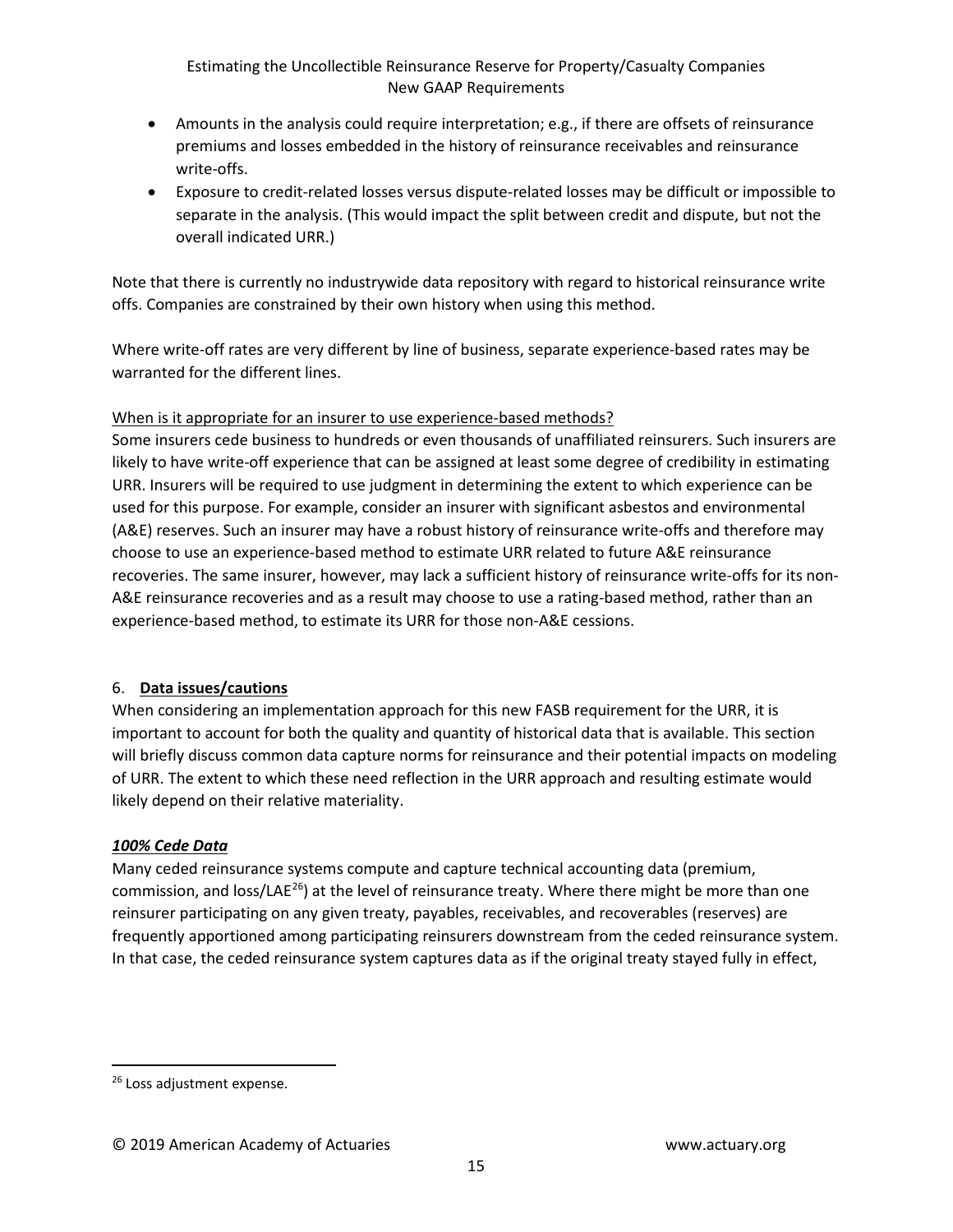with 100% participation,<sup>[27](#page-14-0)</sup> without acknowledging any subsequent changes (i.e., on a "100% Cede" basis).

In these cases the downstream systems capture the actual level of cessions through the use of participation percentages (a participation matrix) applied to each quantity. Participation percentages can and do change over time for a number of reasons, including commutations, insolvencies, novations, and other amendments of contractual wording. While the reasons for such changes are normally well documented in either legal or accounting files, these changes may not be captured electronically within the participation matrix being used in the analysis. If so, some work may be required to add these to the participation matrix for URR calculation purposes.

The usage of 100% Cede Data in many systems can be a positive or a negative. On the positive side, it may be easier to start with 100% Cede Data when trying to estimate future recoverables reflecting current solvent, non-commuted reinsurance. That is because the historic trends would not be impacted by a potentially erratic historic pattern of insolvencies and commutations. On the negative side, the level of ceded outstanding currently in the system does not reflect the actual level of reinsurance potentially collectible, necessitating some adjustment to the indicated cessions (and resulting collectibility). (Note that this process of working with 100% Cede Data may be easier where groundup/granular analyses were performed, such as possibly for certain mass torts.)

# *Right of offset*

Many reinsurance contracts contain a contractual clause known as "right of offset." This contractual provision allows ceding and assuming companies to settle their cash balances on a net basis, meaning that payables and receivables are combined before any remission of cash among the parties. For example, a ceding company that owes a reinsurer \$100 in ceded premiums but expects \$20 in ceding commissions and \$50 in ceded losses from the reinsurer might record a single entry in its accounts payable of \$30. The subsequent settlement would be for \$30 payable to the reinsurer. The support for the entry will be contained in accounting files, but there may be no electronic capture of the detailed individual entries for premiums, commissions, and losses with corresponding payables and receivables. If there is a funds held agreement, the issue becomes more complicated in that there may be no exchange of cash at all until either the funds held are depleted or contractual terms dictate a release of funds held to the reinsurer. This could distort the extent to which historical write-off experience is directly relevant to future write-offs for those using an experience-based method.

Note that these rights of offset may extend across multiple contracts between the two parties, allowing in some cases for netting receivables from one contract against payables from another. Such netting across contracts is assumed in the NAIC P&C RBC formula (and in Schedule F—Part 3), which makes the assumption that offsetting impacts at the balance sheet date will hold for the future runoff of ceded balances.

<span id="page-14-0"></span><sup>&</sup>lt;sup>27</sup> Some treaties may be worded in a manner that presumes that the full layer of the reinsurance will be placed, even if only a portion was ultimately placed. For example, the treaty may say that X% of the certain layer is ceded, with the participation by various reinsurers listed in an addendum to the contract, but with the layers in the addendum not adding up to the full amount listed in the contract.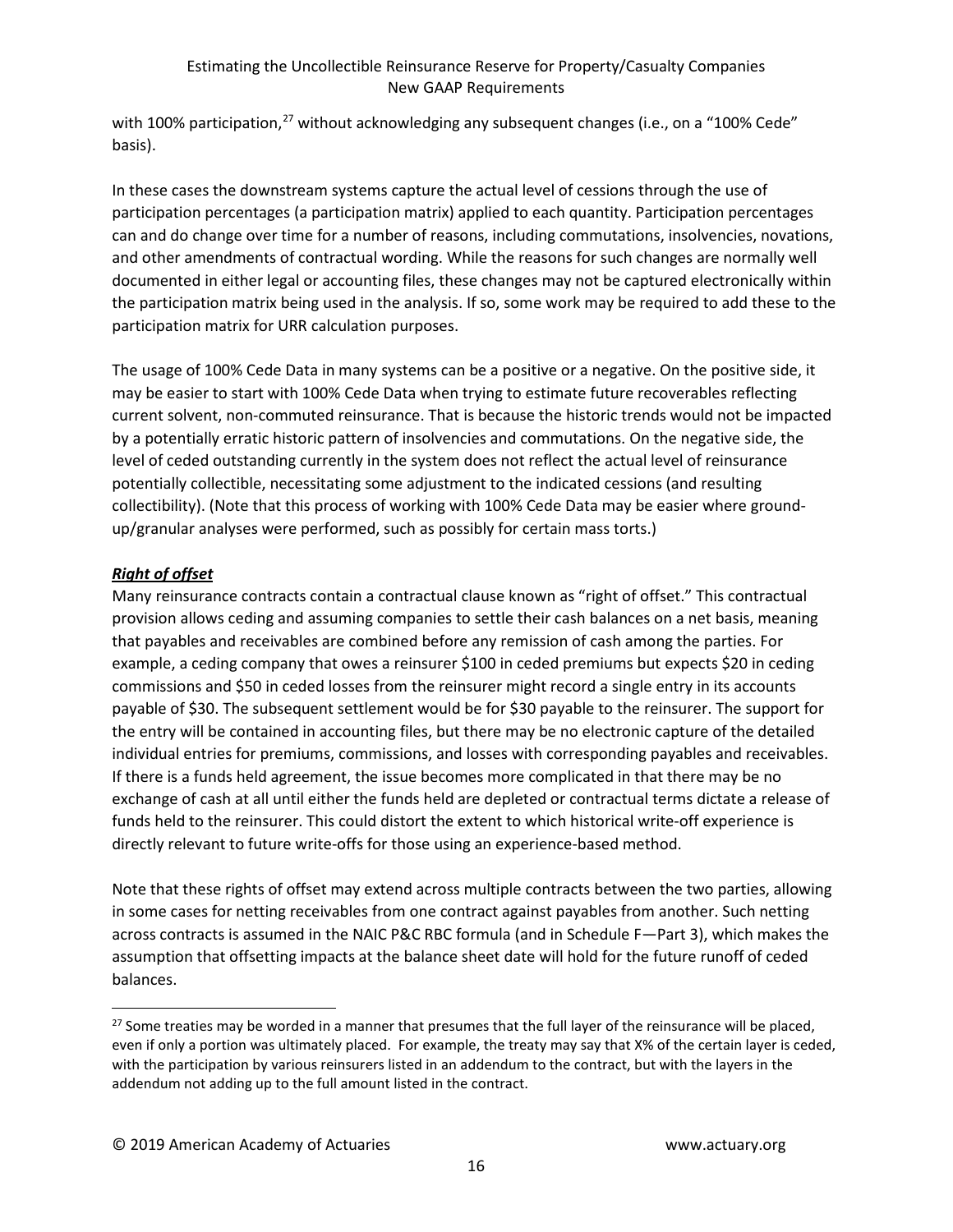# *Billing lags*

Reinsurance contracts, unlike most consumer loan contracts, are typically individually negotiated contracts among the ceding and assuming parties.<sup>[28](#page-15-0)</sup> Contractual provisions governing reporting of results and remission of funds differ widely among reinsurance contracts. Whereas in the U.S. market, the parties generally exchange information no less than quarterly, annual reporting is not unusual in the international marketplace. Not only does reporting frequency vary among reinsurance contracts, but reporting/settlement deadlines vary as well. Where some contracts may require reporting and settlement in as little as 10 days following the close of a month or quarter, 90-day provisions are not unusual, particularly in older historical periods before the process became more automated.

Billing lags can also exist where the contract allows for immediate billing after a covered payment. One cause of such lags may be the complexity of the reinsurance contract. The contracts can contain language not suitable or cost-effective for mechanization in the ceding company's systems. Instead, a manual effort may be required, leading to a delay of weeks or months. The cession may also require suitable documentation to accompany the billing, further increasing the lag between the direct payment and the ceding loss billing.

For latent liabilities, the cessions may also first require research into a ceded reinsurance program purchased decades ago. This may require searches into file archives and educating both the ceding company employees and the reinsurers as to the terms of the old contracts, including verification that the particular direct policy/claim was covered by the reinsurance contract. Depending on the volumes involved, these efforts may overwhelm the available resources for both the ceding and assuming companies. Billing lags can be as long as a year in some cases.<sup>[29](#page-15-1)</sup>

In summary, one may not be able to compare ceded amounts to direct amounts from the same period some adjustment may be needed to obtain a reasonably accurate ceded-to-direct comparison.

# *Procedural issues (consistency between gross, ceded, and URR)*

In establishing a provision for URR, insurance/reinsurance company processes are an important consideration. Within the governance structure of U.S.-based companies, it is the responsibility of the reserving actuary to present to management actuarial estimates of reserve needs. Management determines their estimate for booking purposes based on this input, but also on other input, including their own judgment. As a result, management's estimate may (or will likely) differ from those recommended by their actuaries, at least to some degree.

<span id="page-15-0"></span><sup>&</sup>lt;sup>28</sup> Mandatory pools and reinsurance facilities associated with involuntary markets are a notable exception in that they are not negotiated among the assuming and ceding entities. Rather, participants are required to accept the terms of the ceding entity by law, statute, or regulation.

<span id="page-15-1"></span> $29$  Even longer billing lags are possible. For example, an insurer may agree to resolve a dispute in a way that accelerates payment. The reinsurer may contest that acceleration as being extra-contractual, outside the terms of the reinsurance agreement, and only agree to pay cessions on a pro-forma basis, i.e., based on what would have been paid on a direct basis (and thereby triggering a cession) if the acceleration had not taken place.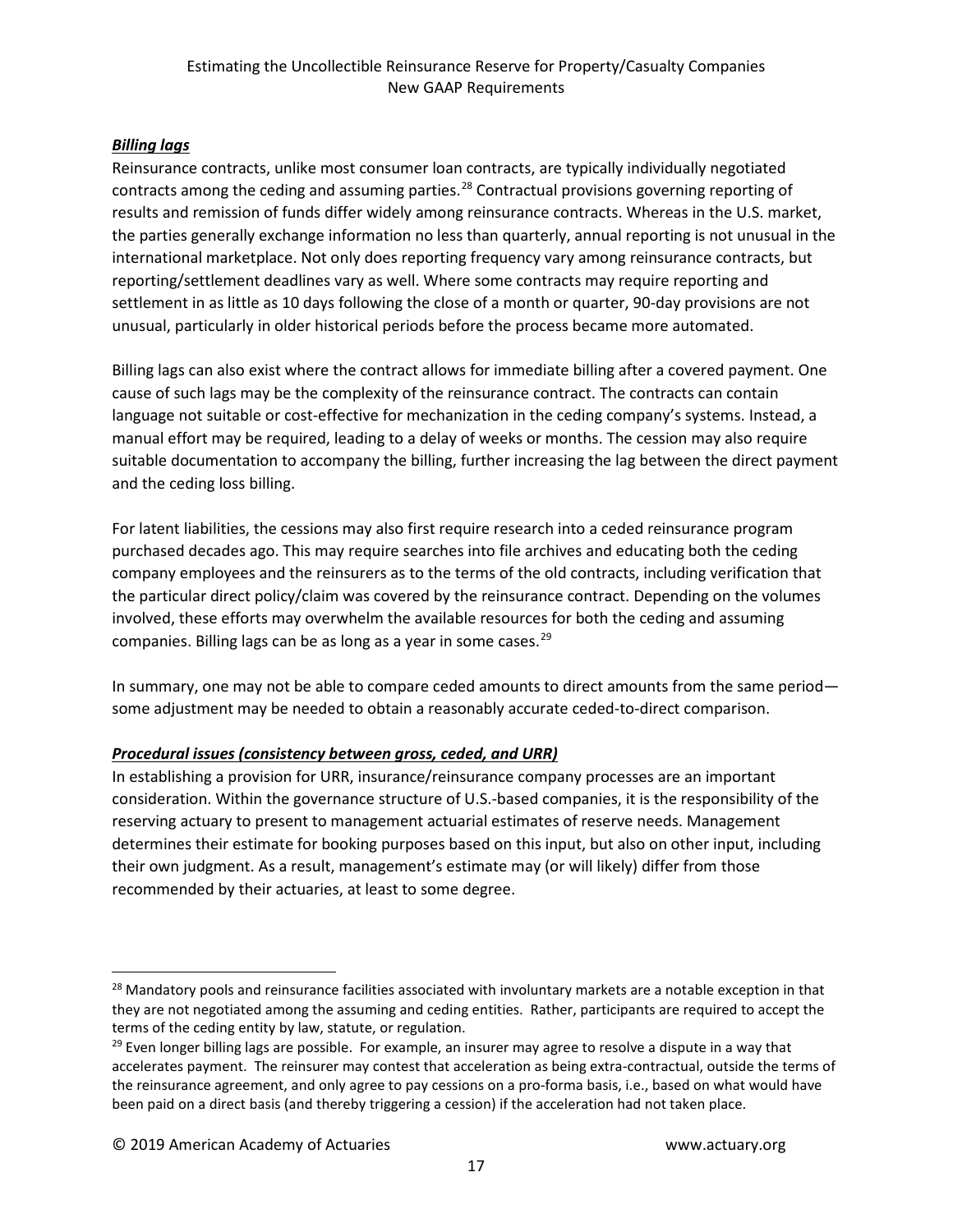Seemingly small differences in the estimates of management and the reserving actuaries with regard to gross reserves can have a significant impact on ceded reserves. The actuarial indication for URR may therefore require material adjustment when applied to booked cessions. A process may need to be developed to account for this portion of the closing process.

# *Procedural issues (commutations)*

There may also be procedural issues with regard to commutations. Commutations may be treated separately in a company's accounting system from write-offs, or may be included in the write-off category. Some commutations also can occur for expediency purposes (e.g., to eliminate drawn-out future monitoring and billing procedures on old contracts) or due to option clauses under current contracts. Neither of these last two cases (i.e, expediency and contract clauses) would seem to fit the category of uncollectible reinsurance. Also, as mentioned earlier, it may be difficult or impossible to distinguish between commutations for dispute reasons versus credit reasons.

# *Current data sources on uncollectible risk and associated issues*

There are actually at least three data sources that should already be readily available to cedents attempting a URR valuation. Each of these are discussed below:

- Note 23 of the statutory annual statement—This note has sections for discussion of reinsurance disputes and for amounts written off as uncollectible during the year, including the names of the reinsurers (restricted just to those above a certain size with regard to disputes). Issues associated with this data source include the disclosure of just the current year's disputes/writeoffs in each year's disclosure, the lack of any standardization in the form of the disclosure, and whether the write-off history is indicative of the future risk in the case of an evolving ceded reinsurance strategy or book.
- Schedule F—Starting with year-end 2018 this schedule has been substantially revised, showing many different data fields for all a cedent's reinsurers, no matter how small. Issues associated with this data source include the reliability of the ceded IBNR allocation to reinsurer, the pointin-time nature of the disclosure (e.g., it shows the held collateral by reinsurer for the reported year-end, but not how that value has changed or might change in the future), and the naming conventions that may exist for the entries. With regard to that last point, the same reinsurer may be listed several times under several different names in the same Schedule F, or the listing may show the reinsurer's name at the time of the original contract but not the current name.<sup>[30](#page-16-0)</sup>
- Risk-Based Capital filing—Starting with year-end 2018 the RBC charge for P&C reinsurance credit risk was based on the ceded balances by credit rating (disclosed in the new Schedule F), net of collateral. The source for this charge may be very helpful in at least some URR estimation methods. Issues associated with this data include the lack of ratings for certain types of companies (e.g., runoff companies and captives), the reliance of this charge on the allocation of ceded IBNR to reinsurer (mentioned above with regard to Schedule F), and the lack of any ceded billing pattern for the ceded balances shown in the source data (which is a material deficiency, as credit risk rises with time for a given rating).

<span id="page-16-0"></span><sup>&</sup>lt;sup>30</sup> Note that Schedule F includes ceded unearned premium reserves in its calculation of total ceded reinsurance balances. Such balances are not typically included in the calculation of the URR.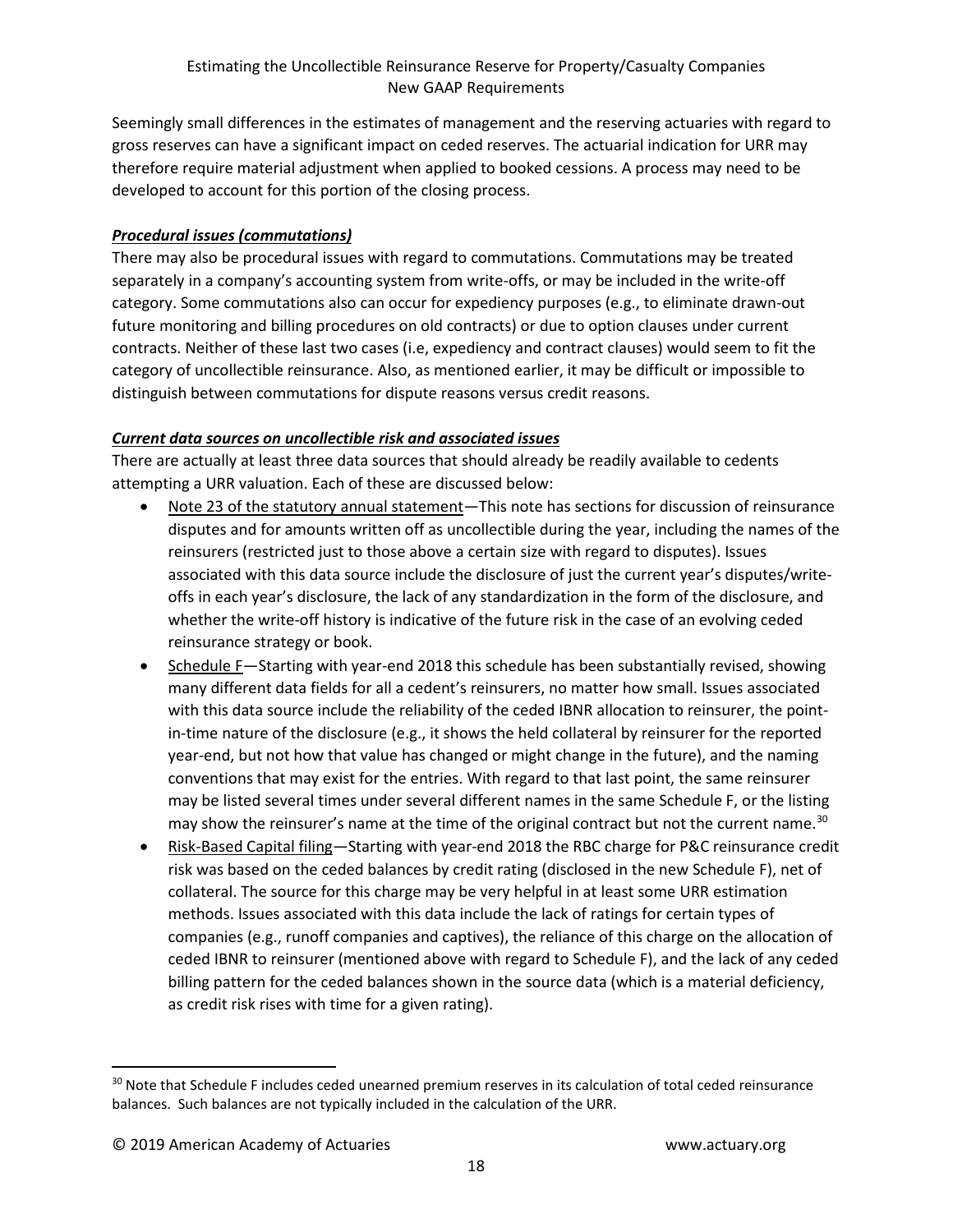# 7. **What if a company has only a few reinsurers?**

Estimating the URR poses several challenges for companies with only a few reinsurers. First, the more limited the number of reinsurers, the more any URR analysis is more of a series of binary scenarios and less an application of the law of large numbers. In the most extreme case, if there is only one reinsurer, the URR estimate is akin to a bet on the solvency of that single insurer.<sup>[31](#page-17-0)</sup>

The new GAAP guidance attempts to address this situation. Per FASB 326-20-30-10:

*"An entity's estimate of expected credit losses shall include a measure of the expected risk of credit loss even if that risk is remote, regardless of the method applied to estimate credit losses. However, an entity is not required to measure expected credit losses on a financial asset (or group of financial assets) in which historical credit loss information adjusted for current conditions and reasonable and supportable forecasts results in an expectation that nonpayment of the amortized cost basis is zero. …*"

Some items to consider include the number of reinsurers, credit rating of the reinsurer, length of time until payment is made, and amount/type of collateral. For example, if there are a limited number of reinsurers with excellent credit ratings and the reinsurance relates to shorter tailed lines, it might be reasonably determined that based on current conditions, the ultimate expected uncollectible amount is zero. The longer the length of time that it takes until the payment is made, the greater the chance that a reinsurer's current financial strength will change.

If it is determined that the ultimate expected uncollectible amount is likely to be greater than zero, the company may be able to use its historical data on previous ceded amounts written off (although there still may be an issue in determining whether the write-offs were due to credit defaults or disputes). However, as noted earlier, companies with a limited number of reinsurers may not have experienced uncollectible amounts in the past. Thus, company data may not be useful for analysis.

Hybrid situations may exist whereby part of an insurer's business may involve many reinsurers and have a credible volume of previous ceded reinsurance write-offs (e.g., a runoff Asbestos & Environmental book), while the rest of the insurer may fit the zero-URR scenario described above. Note that the decision as to whether a URR needs to be booked (or not) is ultimately an accounting decision and not an actuarial decision.

# 8. **Statutory implications**

As mentioned previously, U.S. Statutory accounting standards (U.S. Stat) generally starts from the base of U.S. GAAP standards as issued by the FASB, with the NAIC reviewing any new GAAP guidance for possible inclusion (in full or part) into U.S. Stat. The NAIC also has the option of rejecting outright any new FASB pronouncement with regard to U.S. Stat. Currently one feature of U.S. Stat is the inclusion of

<span id="page-17-0"></span> $31$  Note that this only addresses credit risk. Dispute risk on one or more individual claims may still be a possibility, although disclosure of a nonzero URR where the cedent only deals with a single reinsurer may result in public disclosure of the dispute risk valuation. This may cause concerns.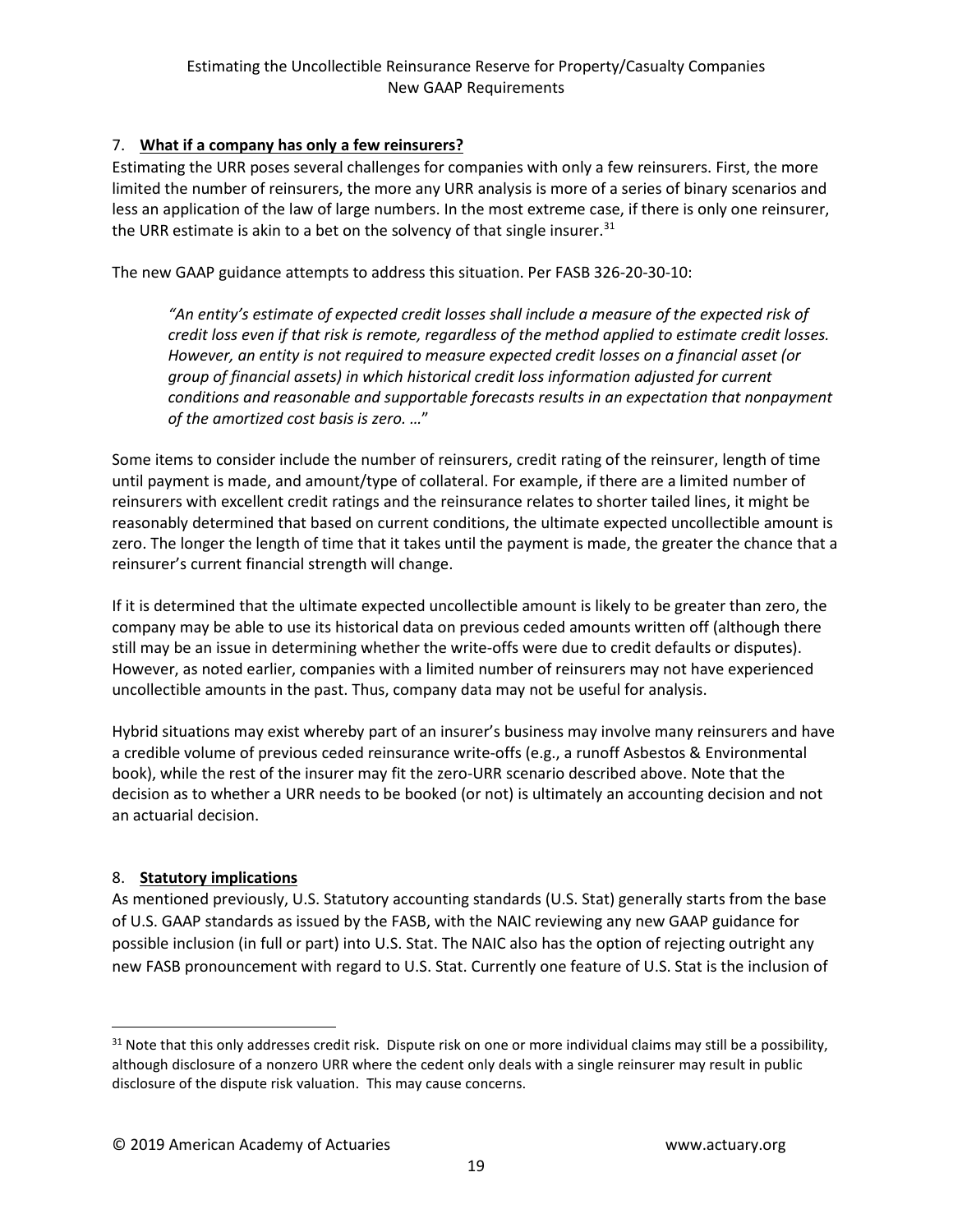the URR in the net loss reserve, with the additional requirement that write-offs of previous ceded loss balances are to be recorded in the claim/loss accounts.<sup>[32](#page-18-0)</sup>

According to the NAIC statement of actuarial opinion instructions:

"*The Appointed Actuary's comments on reinsurance collectability should address any uncertainty associated with including potentially-uncollectable amounts in the estimate of ceded reserves. Before commenting on reinsurance collectability, the Appointed Actuary should solicit information from management on any actual collectability problems, review ratings given to reinsurers by a recognized rating service, and examine Schedule F for the current year for indications of regulatory action or reinsurance recoverable on paid losses over ninety (90) days past due. The comment should also reflect any other information the Appointed Actuary has received from management or that is publicly available about the capability or willingness of reinsurers to pay claims. The Appointed Actuary's comments do not imply an opinion on the financial condition of any reinsurer*."

Actuarial Standard of Practice (ASOP) No. 36<sup>[33](#page-18-1)</sup> section 3.4 states that the actuary should identify "*whether the potential for uncollectible recoverables is considered in the reserves, when recoverables are involved and, if so, the categories of such uncollectible recoverables considered and whether those categories reflect currently known collectibility concerns or potential ultimate collectibility concerns. Possible categories of uncollectibles include those related to disputes and those related to counterparties in financial difficulty (credit default);*"

To the extent that the loss reserve is based on an ultimate valuation, some would argue that the URR should follow the same basis. However, (as mentioned earlier) current practice seems to be to treat the URR the same for both U.S. GAAP and U.S. Statutory. The ASOP No. 36 excerpt above appears to address this potential ambiguity in its direction to opining actuaries to identify whether certain items "*reflect currently known collectibility concerns or potential ultimate collectibility concerns*". .

As of June 2019, the NAIC was reviewing the new GAAP requirements and had not issued a final decision on whether statutory requirements will change to match the new GAAP requirements.

# 9. **Additional considerations**

The following topics may warrant additional discussion/consideration when implementing the new GAAP standard.

<span id="page-18-0"></span><sup>&</sup>lt;sup>32</sup> Under USU.S. Stat, when a reinsurer is billed for a ceded loss, the ceding company registers this as a negative paid loss. When that billed amount is then written off as uncollectible, the negative paid loss is reversed via a positive paid loss entry.

<span id="page-18-1"></span><sup>33</sup> ASOP No. 36 is titled *Statements of Actuarial Opinion Regarding Property/Casualty Loss and Loss Adjustment Reserves*.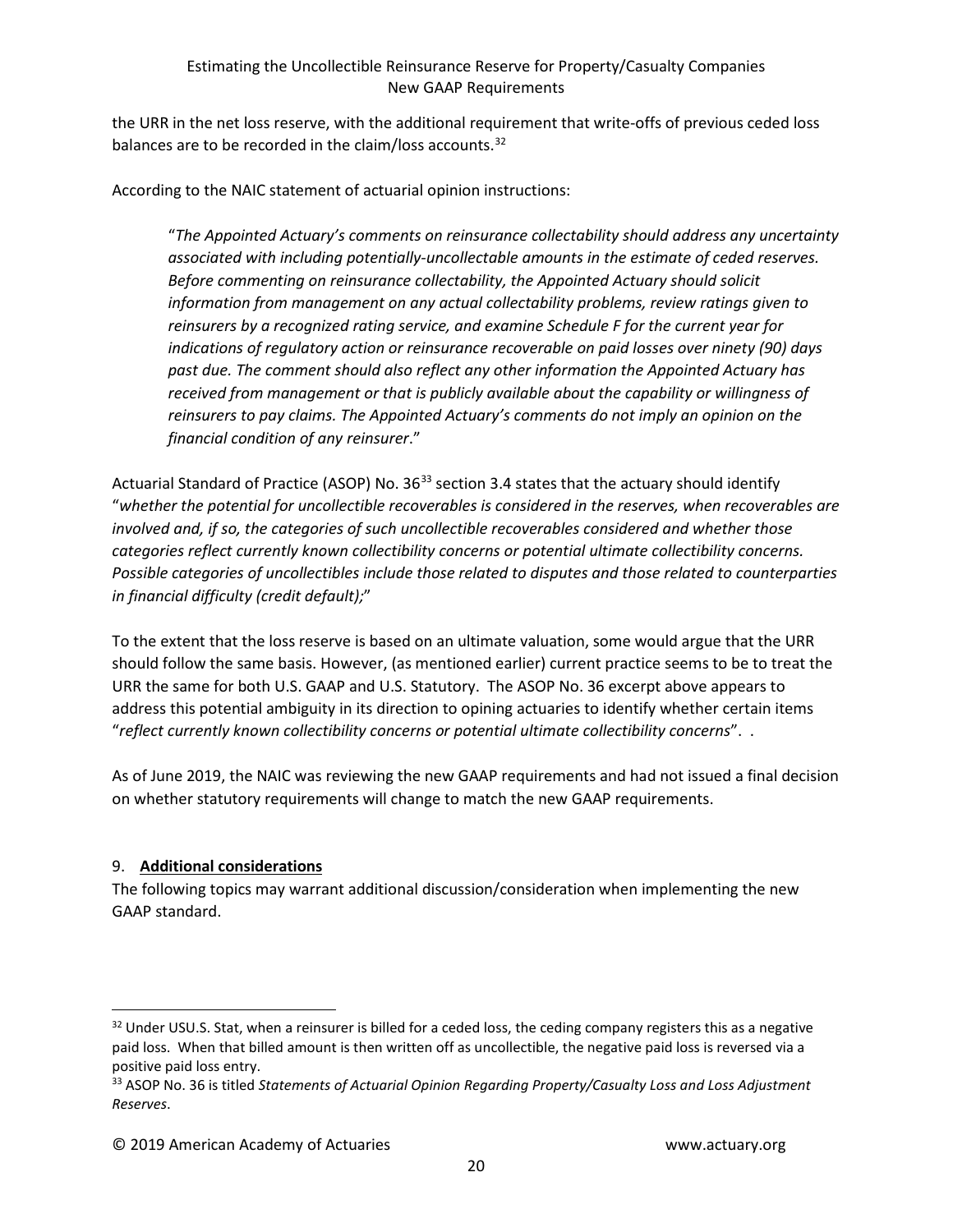#### *a. Unit of account considerations*

The level of granularity for the URR estimation can be an important consideration. While contract by contract, or reinsurer by reinsurer, may be too granular for an IBNR-type calculation (such as an estimate of ultimate uncollectibility), some level of granularity below the total ceded balance may be desirable. Possibilities include grouping treaties or reinsurers by similar risk profile, or grouping ceded balances by line or loss type (such as long-tail Workers' Compensation or latent liabilities, due to similarities as to payment patterns or dispute risk). A common approach currently for required capital measures is to group ceded balances by reinsurer rating (e.g., NAIC RBC). The level of granularity will impact the data requirements and the resources required for the evaluation.

The unit of account will also be impacted by the business structure. Primary writers with hundreds of thousands (or millions) of direct policies and dozens (or hundreds) of reinsurers over time may use a broader unit of account, while professional reinsurers with fewer gross contracts and retrocessions may use a more granular unit of account.

Financial reporting requirements require that the final URR balance be assigned or allocated to accident year (to the extent net reserves are disclosed by accident year) and line of business. (Approaches for doing so are beyond the scope of this paper.)

#### b. *Residual market cessions ("Mandatory pools")*

Many residual market mechanisms in the U.S. take the form of reinsurance, with both cessions to the residual market pool and assumptions from the pool.

Cessions can occur both from facility arrangements, whereby insurers cede certain (unwanted?) risks to the pool, and from servicing carrier arrangements, whereby those obtaining insurance via the involuntary market are assigned to a carrier that services the account and cedes 100% to the pool. These pools generally are quasi-governmental, backed by the full voluntary industry. As a result, the uncollectibility risk for such cedes is essentially nil. This would encourage those determining a URR reserve to treat residual market cessions separately, probably as a credit risk-free cession.

Credit risk can exist for such residual market mechanisms, but the risk would be on the assumed side and not the ceded side of these arrangements. For many such mechanisms, the insolvency of a pool participant leads to an increased share for the remaining solvent participants to make up the shortfall. This is not under the scope of the new FASB standard.

# *c. Enterprise Risk Management (ERM)*

As the URR is part of the GAAP financial statements, it will be of interest to any ERM function that monitors or models GAAP results.

The URR (or the risk that it represents) may also be reflected in capital modeling and in determining the capital requirements for the line(s) using the reinsurance that underlies the URR. It is not uncommon for the reinsurance purchase evaluation to be based *a priori* on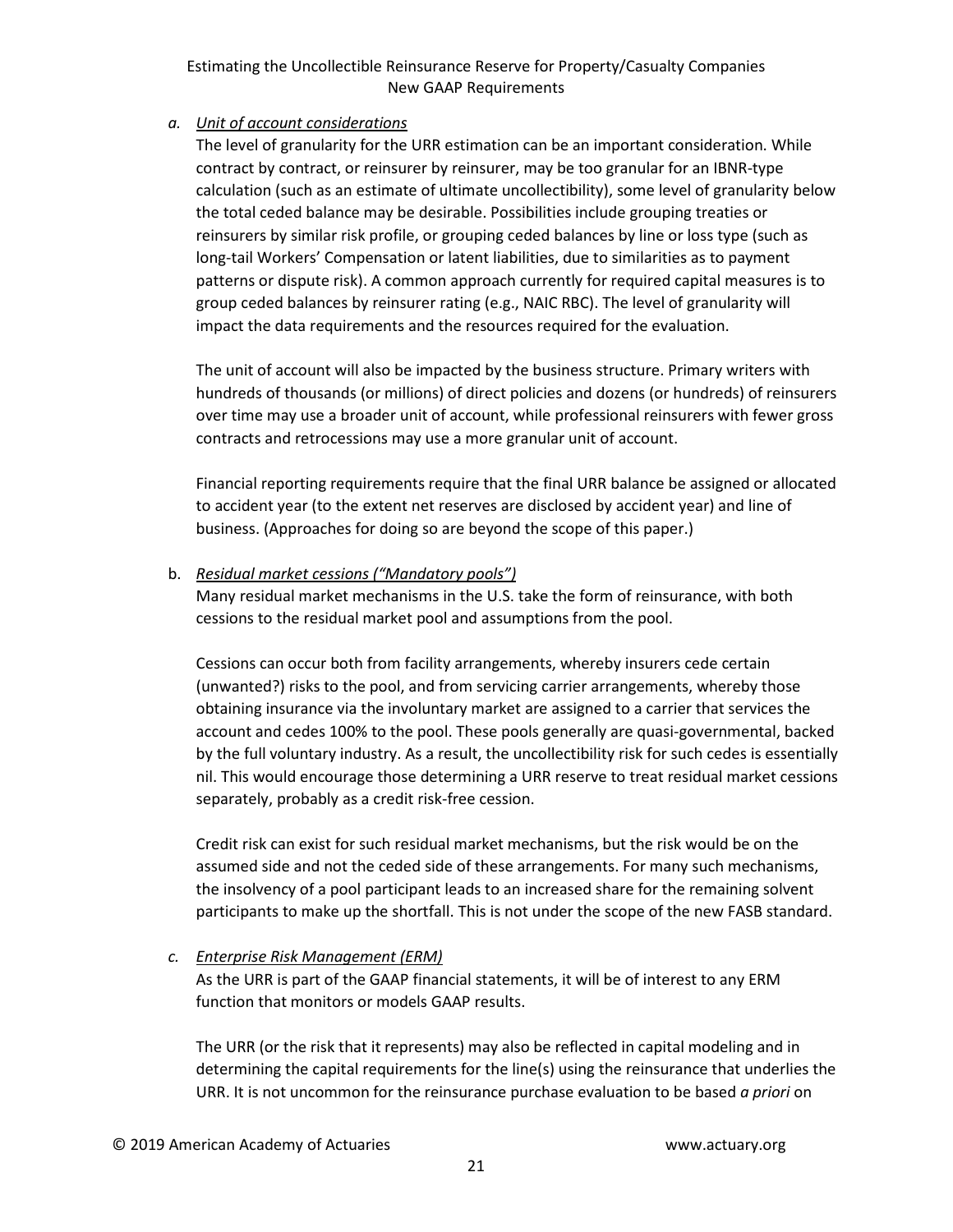reinsurer rating, using a rating matrix akin to bond quality. This may be most relevant for lines or business models that are more heavily dependent on external reinsurance. The creation of a URR based on ultimate uncollectibility may cause that evaluation to be revisited, resulting in a different assessment of the value of the reinsurance from the perspective of the buyer.

To the extent the held URR is now calculated and booked anticipating ultimate uncollectibility where previously it only reflected known impairments, the amount of loss from a given tail event may be reduced.<sup>[34](#page-20-0)</sup>

#### *d. Insurance-Linked Securities (ILS)*

Reinsurance via insurance-linked securities (ILS), such as catastrophe bonds, have some unique features with regard to the URR calculation. These include the following:

- Reinsurance via a Single Purpose Vehicle (SPV) intermediary—For those ILS transactions accounted for as reinsurance, an intermediary is established that provides the reinsurance protection. That intermediary exists only for the purpose of that reinsurance transaction, with no other purpose. The intermediary issues bonds to raise funds that are held as collateral and invested. If losses don't occur, then those investments along with the reinsurance premium are used to pay back the bondholders. If losses do occur, those investments are used to pay the reinsurance claim, thereby defaulting on the bonds.
- The ceded balance from the insurer utilizing this form of reinsurance is solely in the form of a ceded unearned premium until and unless a covered loss occurs. That ceded unearned premium balance is not coded as a "reinsurance recoverable" under U.S. GAAP, hence is not within the scope of the new ASU. Only if a loss occurs is there a reinsurance recoverable balance under the scope of the new ASU.<sup>[35](#page-20-1)</sup>
- That ceded loss if it does occur is then fully collateralized, but with no other source of recovery. As such, the uncollectibility risk is solely a function of the collateral quality.<sup>[36](#page-20-2)</sup>

# *e. Other reinsurance balances*

The ASU defines reinsurance receivables (on page 107) as strictly relating to claim and claim adjustment expenses. That said, the ASU also requires an estimate of ultimate uncollectibility for other "trade receivables." Such receivables relative to reinsurance may include:

• Premiums receivable under assumed reinsurance

<span id="page-20-0"></span><sup>&</sup>lt;sup>34</sup> This is because the URR under an ultimate uncollectibility standard would be larger or more conservative than that based only on known impairments. The more conservative the held liability for an item, the smaller the capital need for adverse development on that liability.

<span id="page-20-1"></span><sup>35</sup> Note that Schedule F of the USU.S. Statutory Statement for P&C insurers does include the ceded unearned premium with ceded losses. Hence while a USU.S. GAAP URR may not need to consider ceded balances from an ILS (unless a covered loss occurred), the situation will be different for a statutory URR with regard to ILS.

<span id="page-20-2"></span><sup>&</sup>lt;sup>36</sup> This presumes the collateral is not released until the possibility of adverse emergence ends. Otherwise the risk is premature release of the collateral.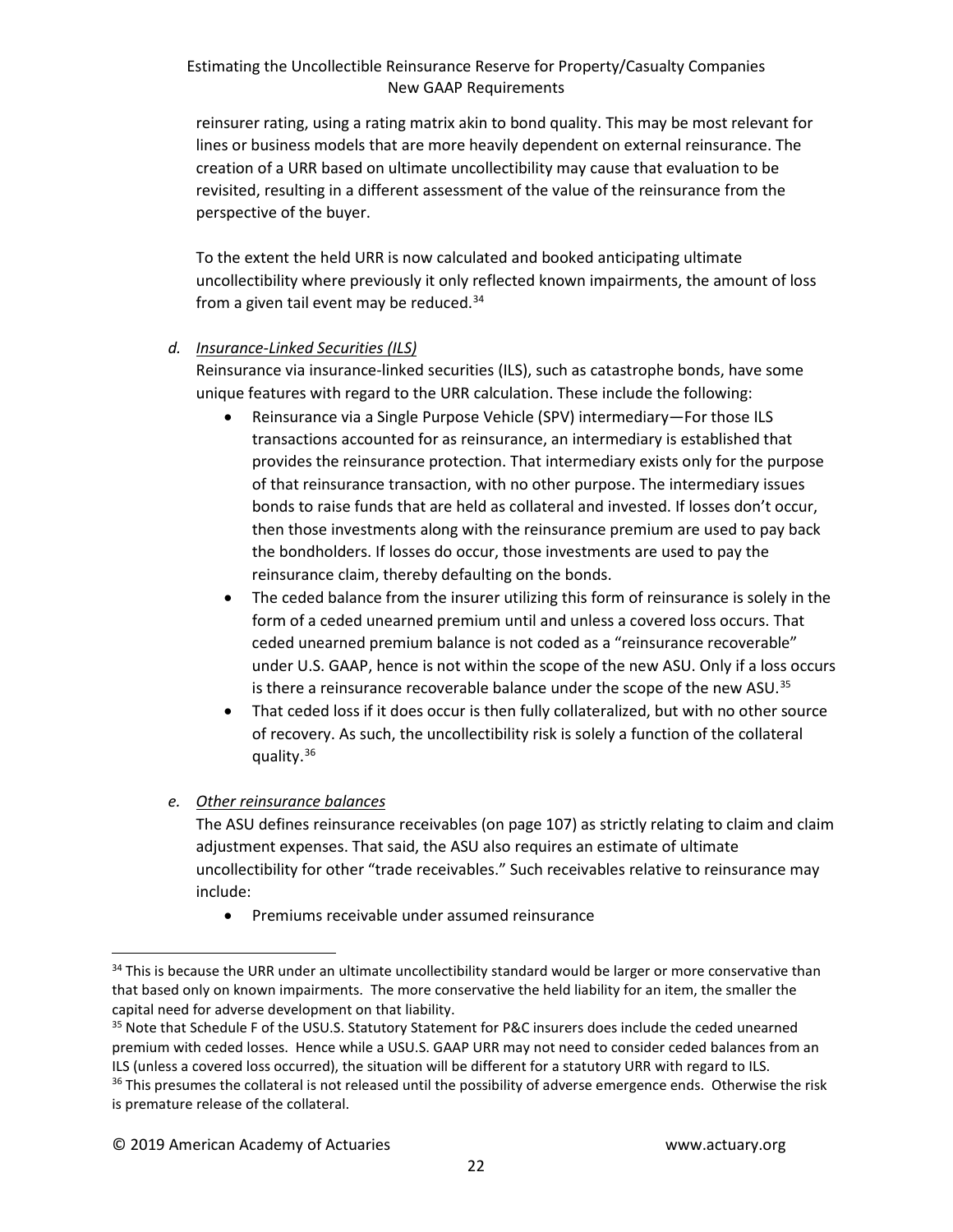- Contingent commissions receivable under both assumed and ceded reinsurance
- Funds held, including both the nominal fund and interested credited
- Retrospective premium adjustments
- Other contractual features impacting cash flows between ceding and assuming company

Custom treaty-level cash flow modeling may be needed to adequately address these items, especially where right of offset exists.

# 10. **Which actuarial standards may apply to this work?**

An actuary working on determining the appropriate treatment of the uncollectible reinsurance reserve may want to review ASOPs<sup>[37](#page-21-0)</sup> Nos. 43, 38, and 36.

ASOP No. 43, *Property/Casualty Unpaid Claim Estimates,* "*applies to actuaries when performing professional services related to developing unpaid claim estimates. ... This standard applies to estimates of gross amounts before recoverables ... and estimates of amounts of such recoverables.*"

ASOP No. 38, *Using Models Outside the Actuary's Area of Expertise (Property and Casualty)*, "*applies to actuaries who use models that incorporate specialized knowledge outside of the actuary's own area of expertise when performing professional services.*" The applicability of this ASOP will depend on the method used to calculate the URR. An actuary who bases the calculation on write-off history and historical default rates by financial strength rating by rating agencies may be comfortable that such work falls within his or her area of expertise, whereas an actuary who bases the calculation on a survival model developed elsewhere in the organization or externally may decide that ASOP No. 38 applies.

ASOP No. 36, *Statements of Actuarial Opinion Regarding Property/Casualty Loss and Loss Adjustment Expense Reserves*, may also be considered (as mentioned earlier), as any anticipated cession that turns out to be uncollectible will result in adverse reserve development, unless the write-off is already covered by the URR.

In addition, various other ASOPs may apply, such as the cross-practice standards on data (ASOP No. 23) and communications (ASOP No. 41).

<span id="page-21-0"></span><sup>37</sup> The ASOPs, or Actuarial Standards of Practice, may be found at the website of the Actuarial Standards Board: [http://www.actuarialstandardsboard.org/standards-of-practice/.](http://www.actuarialstandardsboard.org/standards-of-practice/)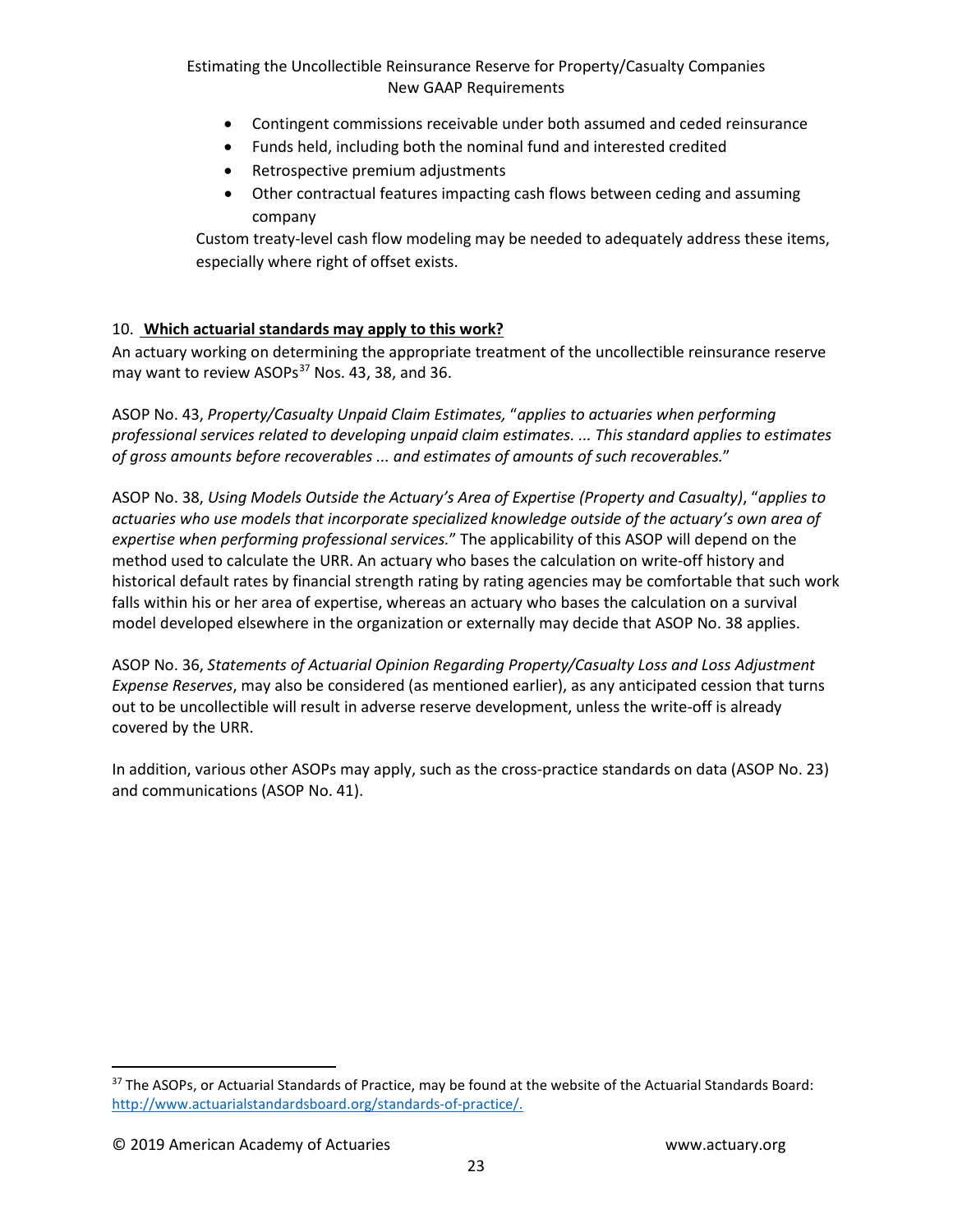# **APPENDIX 1—Why did ASU 2016-13 (with its main focus on financial instruments) include the uncollectible reinsurance reserve (URR) in its scope?**

At one time<sup>[38](#page-22-0)</sup> the standard now known as IFRS 17 was a joint project between the International Accounting Standards Board (IASB) and the FASB. At that time, the FASB was considering how to treat uncollectible reinsurance in the proposed new insurance accounting standard. Possibly to simplify their task somewhat, the FASB decided during those deliberations to exclude the URR from the scope of their new proposed insurance standard, and to address those issues instead in their later discussion of financial instrument impairments. That decision to address the URR in their discussion of financial instrument impairments continued through to the final standard on such impairments, even after the FASB had decided to drop their project on short-duration insurance accounting. (Instead of a brand-new FASB standard for short-duration insurance contracts, the FASB issued ASU 2015-09 focusing solely on additional disclosures to accompany the current short-duration insurance financial statements.)

<span id="page-22-0"></span><sup>&</sup>lt;sup>38</sup> Per the 2013 FASB Exposure Draft dated June 27, 2013, the FASB decided in October 2008 to work with the IASB on a joint insurance accounting project. Based on the feedback to the FASB from the 2013 exposure draft, that effort ceased to be a joint effort. The IASB went on to produce IFRS 17, while the FASB focused instead (for shortduration contracts) on just enhancing the current disclosure requirements. Note that generally all P&C insurance contracts fit under the FASB definition of short duration.

<sup>© 2019</sup> American Academy of Actuaries www.actuary.org